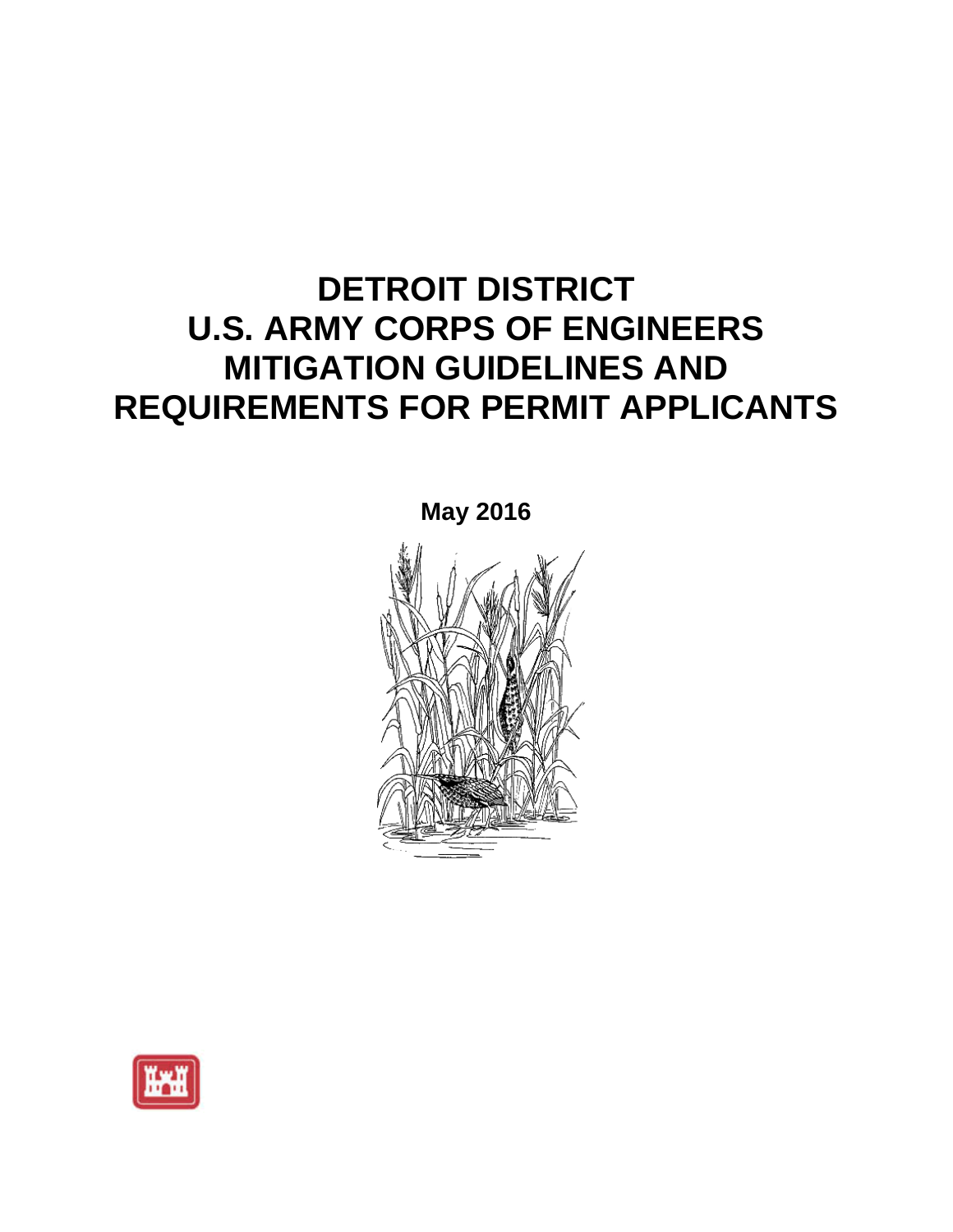**US Army Corps of Engineers Detroit District**

# **TABLE OF CONTENTS**

- I. Introduction
- II. Purpose and General Considerations
- III. General Compensatory Mitigation Requirements
- IV. Mitigation Planning and Documentation

Appendix A: Definitions

Appendix B: Mitigation Plan Checklist

Appendix C: Resources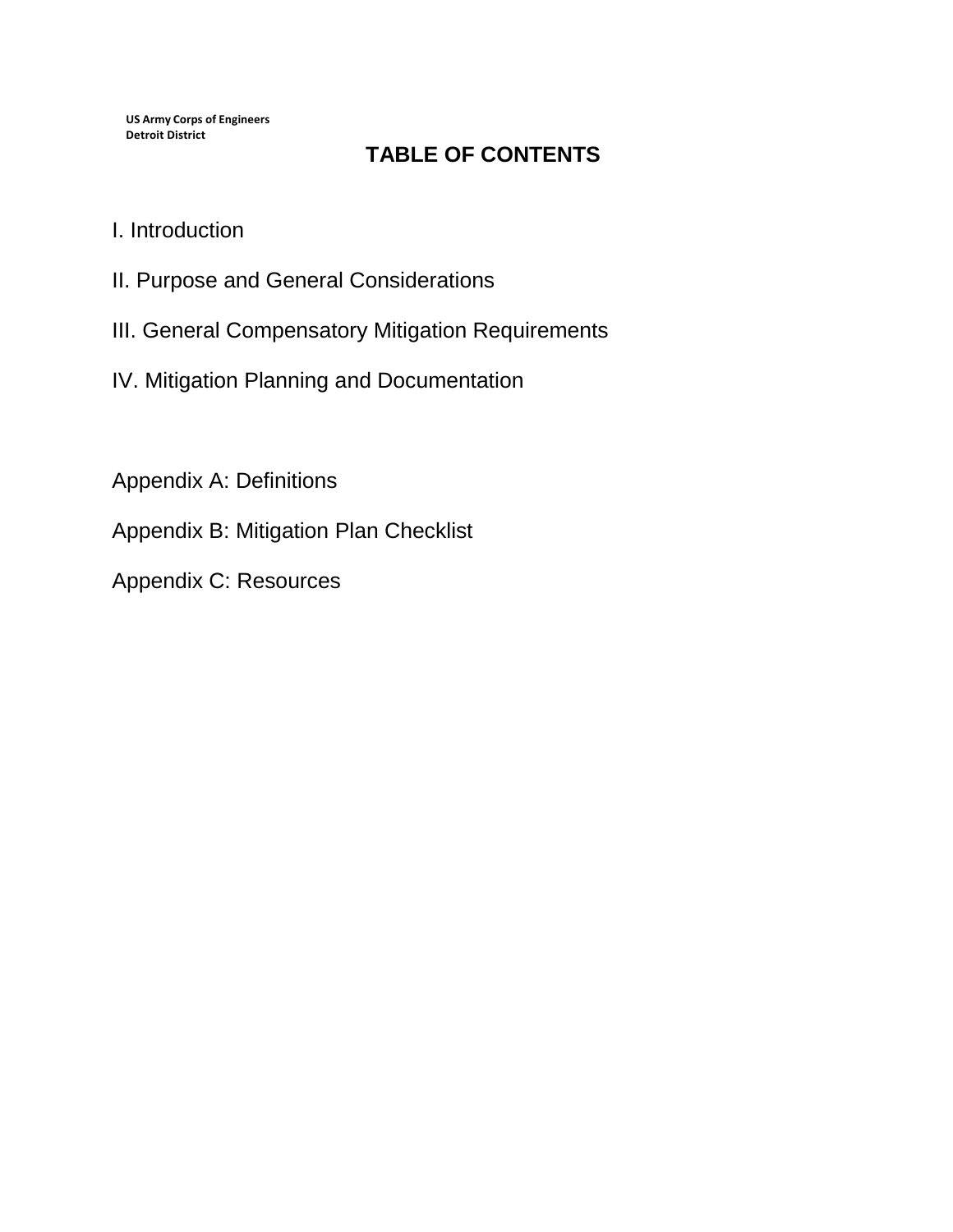### **I. Introduction**

This document is intended as guidance for Department of the Army (DA) permit applicants under the United States Army Corps of Engineers (Corps of Engineers) Regulatory Program in Detroit District. Compensatory mitigation involves the replacement of aquatic resource functions, values, and services that would be lost as a result of an activity permitted by the Corps of Engineers. Compensatory mitigation is required to offset impacts that cannot be avoided and minimized to the extent practicable. In this document, we have provided background information to assist in the preparation of permittee-responsible compensatory mitigation plans.

The Corps of Engineers regulations regarding compensatory mitigation are available at 33 Code of Federal Regulations (CFR) Parts 325 and 332 in the Federal Register, Vo 73, No. 70

[http://www.usace.army.mil/Missions/CivilWorks/RegulatoryProgramandPermits/mitig\\_i](http://www.usace.army.mil/Missions/CivilWorks/RegulatoryProgramandPermits/mitig_info.aspx) [nfo.aspx](http://www.usace.army.mil/Missions/CivilWorks/RegulatoryProgramandPermits/mitig_info.aspx).

The Corps of Engineers Detroit Regulatory Office (Detroit District) evaluates DA permit applications in Michigan and in much of northern Indiana. Applicants who are contemplating a permit application that may require mitigation in Michigan should review the Michigan Department of Environmental Quality's (MDEQ) Technical Guidance for Wetland Mitigation which provides wetland mitigation requirements associated with issuance of permits under Part 303, Wetlands Protection of the Natural Resources and Environmental Protection Action,1994 PA 451, as amended Information on the State of Michigan program located at<http://www.michigan.gov/deq> (Water, then Wetlands Protection, and then Wetland Mitigation). In Indiana, contact the Indiana Department of Environmental Management (IDEM) Water Quality Section 401 WQC Program at (317) 233-8488 or at [http://www.in.gov/idem/wetlands/2347.htm.](http://www.in.gov/idem/wetlands/2347.htm) State mitigation requirements are in addition to the federal compensatory mitigation requirement.

To adequately compensate for unavoidable adverse impacts, we will generally require mitigation at a ratio greater than 1:1, on a unit area basis, see Section III, E., Type and Amount of Mitigation. The mitigation ratio will be based on the functions, values, and services of the impacted aquatic resource, the uncertainty of success, the distance and type of wetland proposed for mitigation, the function and value relationship between the impact and mitigation sites.

The responsibility for design, construction, and success rests solely with the applicant. The applicant is ultimately responsible if the mitigation is not successful. The Detroit District will not release the applicant from the permit obligations until the mitigation project attains the goals stated in the approved mitigation plan.

The submission of the final mitigation and monitoring plan should be in a single standalone document. The document should contain up-to-date versions of all material even if other versions were submitted in the application process. The plan must be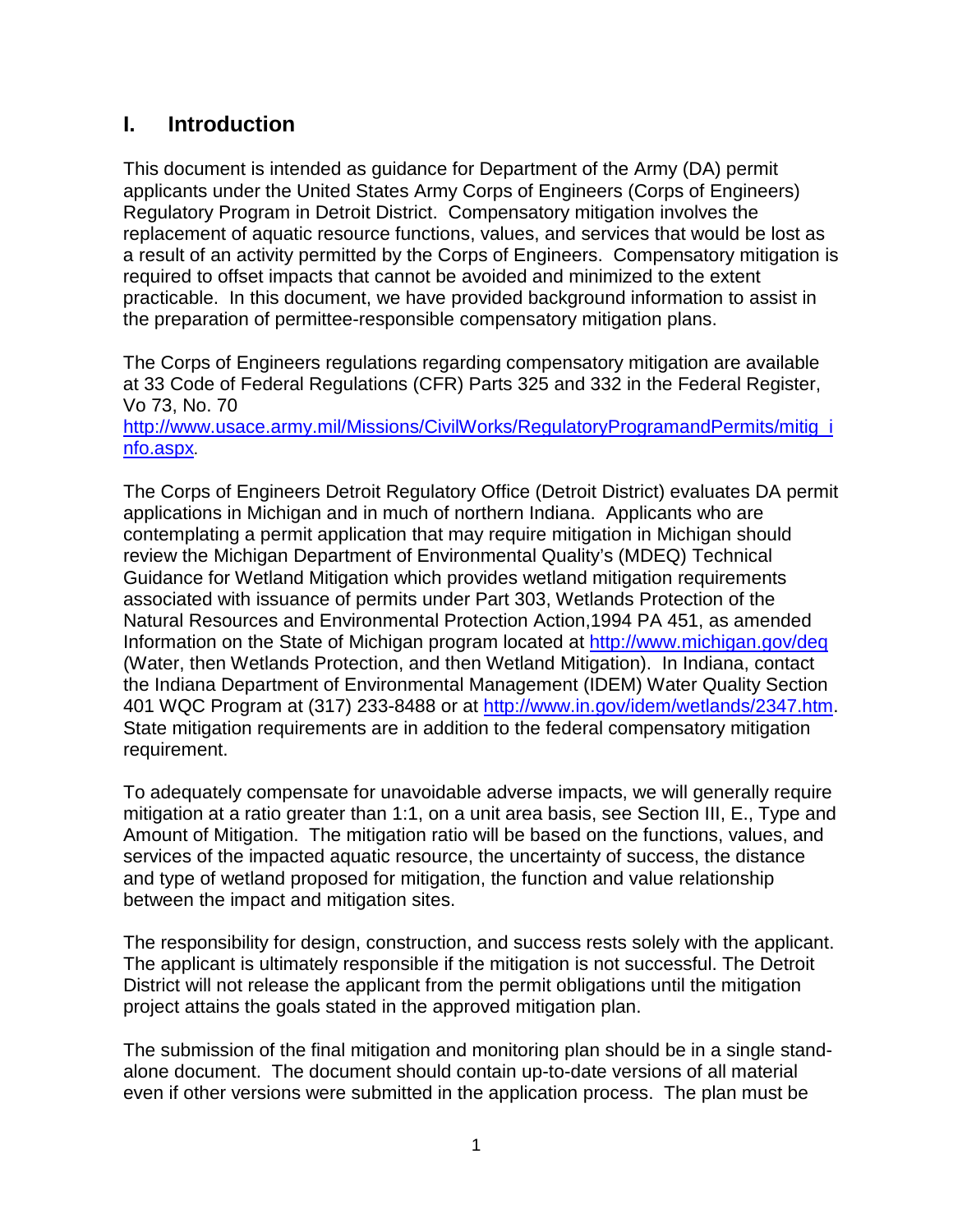site-specific rather than conceptual, and be accompanied by a complete set of construction drawings and associated specifications. For information required in submission of a proposed mitigation plan, please see Section IV, Mitigation Planning and Documentation.

In October 2008, the Corps released Regulatory Guidance Letter (RGL) No. 08-03, "Minimum Monitoring Requirements for Compensatory Mitigation Projects Involving the Restoration, Establishment, and/or Enhancement of Aquatic Resources." This RGL can be accessed at

[http://www.usace.army.mil/Portals/2/docs/civilworks/RGLS/rgl08\\_03.pdf](http://www.usace.army.mil/Portals/2/docs/civilworks/RGLS/rgl08_03.pdf).

RGL 08-03 contains background on mitigation performance standards, monitoring, timeframes, and monitoring reports. RGL 08-03 specifies types and amounts of information that may be submitted in mitigation monitoring reports and discourages "the submittal of large, bulky reports that provide general information." RGL 08-03 notes it "provides the Districts and regulated public guidance on minimum monitoring requirements for compensatory mitigation projects, including the required minimum content for monitoring reports." These Guidelines have been updated to abide by and complement the guidance in RGL 08-03.

# **II. Purpose and General Considerations**

The goals of mitigation must be clearly stated in the mitigation plan. The basic objective of compensatory mitigation is the functional replacement of the functions, values, and services of aquatic sites, whether the impacted sites are wetlands, streams, or open bodies of water. Not to be overlooked, however, is that sites selected for mitigation currently provide functions that may be lost in the mitigation conservation effort. All mitigation plans should clearly define the net exchange of those aquatic functions, values, and services that would be lost at the impact site and at the mitigation site, and what functions, values, and services would be gained through implementation of the mitigation plan. This comparison should include ecological significance, refuges, buffers, green space, habitat for fish and wildlife, especially listed species, or species with acknowledged state or regional special concerns. The narrative should also discuss how the aquatic functions to be gained would help meet local and regional watershed or waterway management goals. Analysis of this exchange should utilize the same evaluation techniques for both the impact and proposed mitigation site. If there is a time lag between the impact and the construction of compensatory mitigation, these temporal losses of aquatic functions should also be included, as well as justification for this time lag.

Functional assessments should use aquatic site evaluation techniques that are generally accepted by experts working with the relevant type of aquatic system. Further, proposals for mitigation should consider the landscape context of the impact and mitigation sites and reflect established priorities in local watershed planning efforts.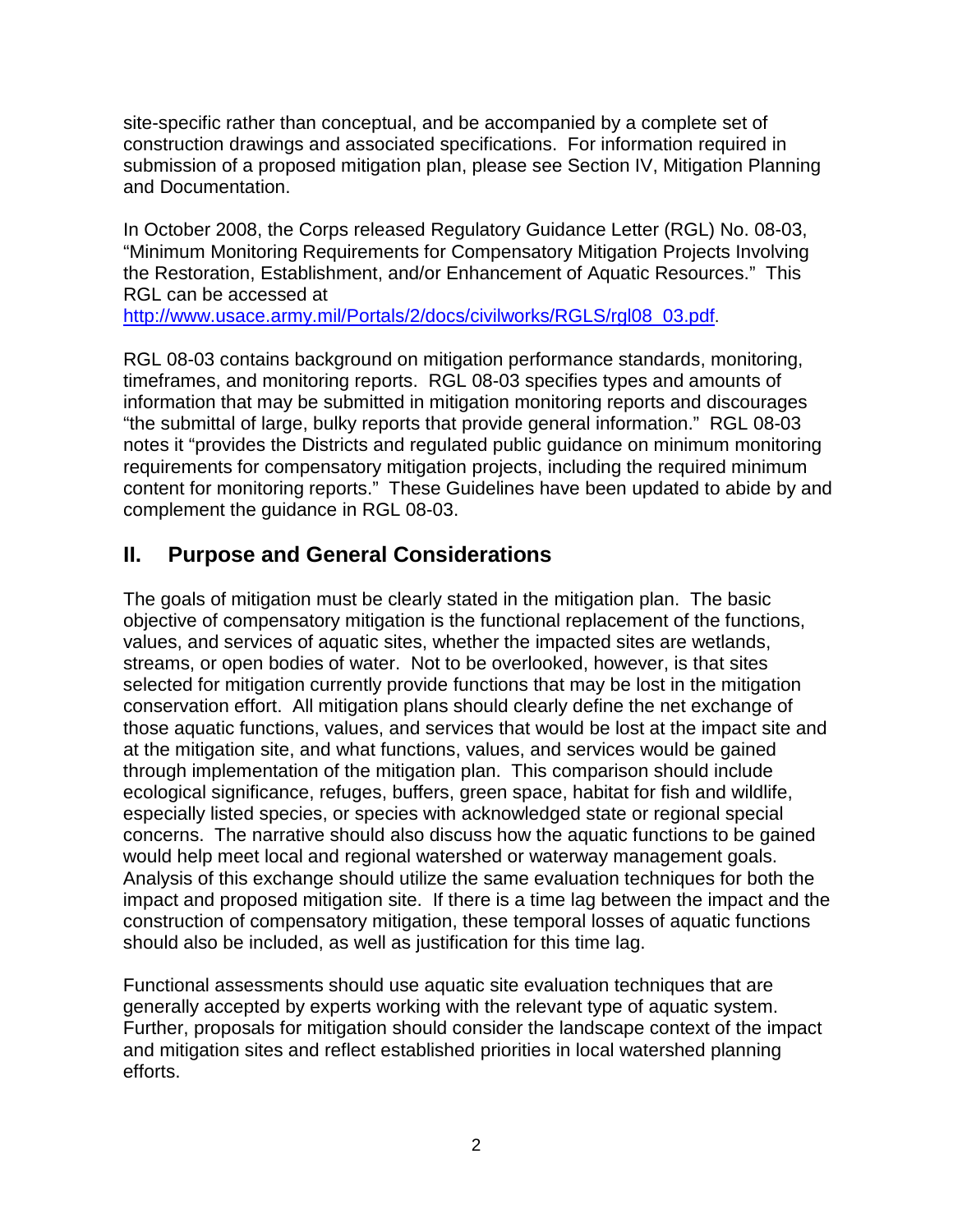#### **Submittal of Mitigation Plans**

**Regional General Permits (RGP), Nationwide Permits (NWP)**: When an applicant prepares a request for a verification of a RGP or NWP, which could require compensatory mitigation, a detailed mitigation, management, and monitoring plan shall be submitted with the request to ensure an expeditious review. Any mitigation plan submitted should contain enough detail to enable adequate review and evaluation, but be considered preliminary pending receipt of comments.

If compensatory mitigation is required, the Detroit District may approve a conceptual or detailed compensatory mitigation plan to meet required time frames for general permit verifications, but a final mitigation plan incorporating all required elements, at a level of detail commensurate with the scale and scope of the impacts, shall be approved by the Detroit District before the permittee commences work in water of the United States.

**Individual Permits**: For an individual permit, the application should include a preliminary mitigation plan. The final mitigation plan, as well as the management and monitoring plan, should be completed following the public review period and Detroit District review of the preliminary plan.

Any mitigation plan submitted should contain enough detail to enable adequate review and evaluation, but be considered preliminary pending receipt of comments. The permittee shall clearly identify any information being claimed as confidential in the mitigation proposal when submitted. In such cases, the Corps' Public Notice shall still provide enough information to enable the public to provide meaningful comments on the proposed mitigation. The applicant(s) should anticipate that mitigation plans may need to be revised based upon comments received during the Public Notice period or during the Notification period.

After addressing any comments provided by the Detroit District, the permittee shall prepare a final mitigation plan. A mitigation plan must be finalized prior to issuing the individual permit. The approved final mitigation plan shall be incorporated into the individual permit by reference. The final mitigation plan shall include all required items, but the level of detail of the mitigation plan should commensurate with the scale and scope of the impacts.

#### **General Guidance for Type of Aquatic Resource Impacts**

**Streams**: Increasingly, the Detroit District is requiring replacement of stream habitat functions, values and services in mitigation plans. Considerable historical impacts to streams include channelization, impoundment, and enclosure in stormwater drains. Functional assessments, where appropriate, should include a rationale for how the technique is relevant to the habitat types found at the impact site and at the mitigation site. Stream assessment methods known to us include the Michigan Department of Natural Resources, "Qualitative Biological and Habitat Survey Protocols for Wadable Streams and Rivers," and the State of Ohio, "Quality Habitat Evaluation Index," which is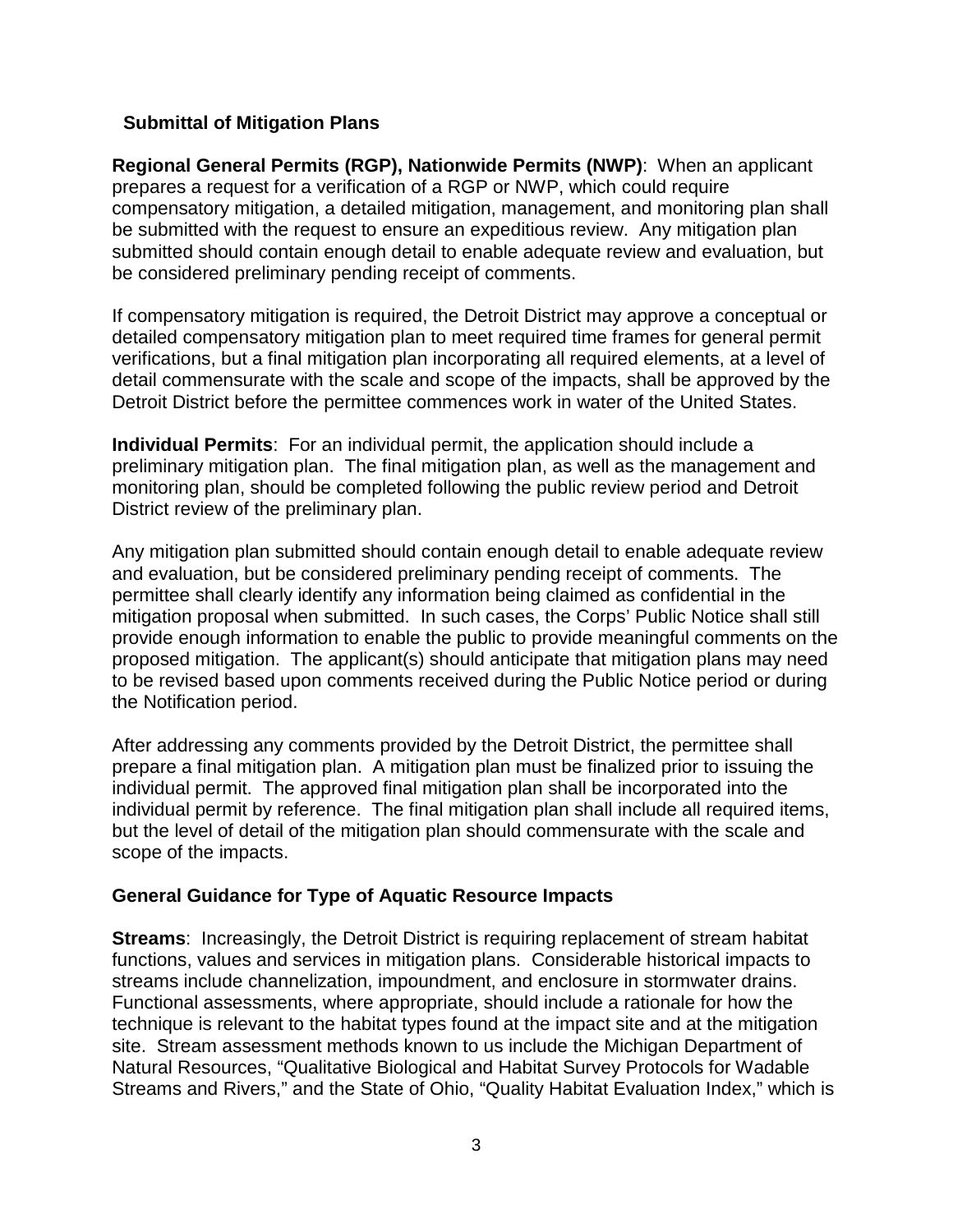now being used in Indiana. In addition, applicants should consider measures to reduce impacts from erosion, sedimentation and loss of aquatic habitat for projects. The Indiana Department of Natural Resources, Indiana Drainage Handbook [\(http://www.in.gov/dnr/water/4892.htm](http://www.in.gov/dnr/water/4892.htm) ) is a useful source for design information including conservation measures in small streams. Measures taken should enhance local water quality, flood management, and fish habitat goals. For Stream Assessment information, please see Appendix C.

**Open water**: Where compensation is deemed appropriate for replacement of lost functions of deep water habitats, the mitigation plan goals need to clearly specify the scope of the lost functions and show how the proposed mitigation would replace them.

**Wetlands**: Compensatory mitigation is required for unavoidable adverse impacts to the wetland resource. Mitigation cannot simply be used to offset the acreage of wetland losses, but must also address the loss of functions, values, and services. Our regulations and guidance encourage the restoration of former wetland areas (e.g., wetlands that were drained, diked, filled) at or near the impact site over the establishment of wetlands from uplands. Such restoration usually involves the reintroduction of hydrology to the site or removal of fill from the site. Because wetland topography, geology, soils, and vegetative seed bank are typically present on a restoration site, the chances of realizing successful mitigation are much greater with restoration than with establishment. Landscape level wetland functions are already in place on most restoration sites. Also, when considering restoration options, a broad watershed perspective is important. As such, restoration fits with the goals of the Clean Water Act more so than establishment and generally requires a lower replacement ratio.

It may be appropriate and practicable to replace different functions at more than one location. For example, we may require floodwater detention replacement on site and habitat replacement at an off-site location. On-site mitigation is preferred to satisfy the in-place mitigation goals. Finally, if it is not appropriate or practicable to replace "in-kind" a certain wetland type or suite of functions, we may accept "out-of-kind" restoration or establishment of wetlands that have been important for a watershed and/or eco-region, but which have suffered heavy historical loss since settlement. We must be convinced that such a trade-off would be best for the overall aquatic environment.

## **III. General Compensatory Mitigation Requirements**

#### **A. General Considerations**

Using review procedures prescribed by regulation, the Detroit District will conduct project evaluations and will determine the level of mitigation required, and whether a project is eligible to use permittee responsible compensatory mitigation. The following general guidelines will be used in determining whether use of permittee responsible mitigation is appropriate: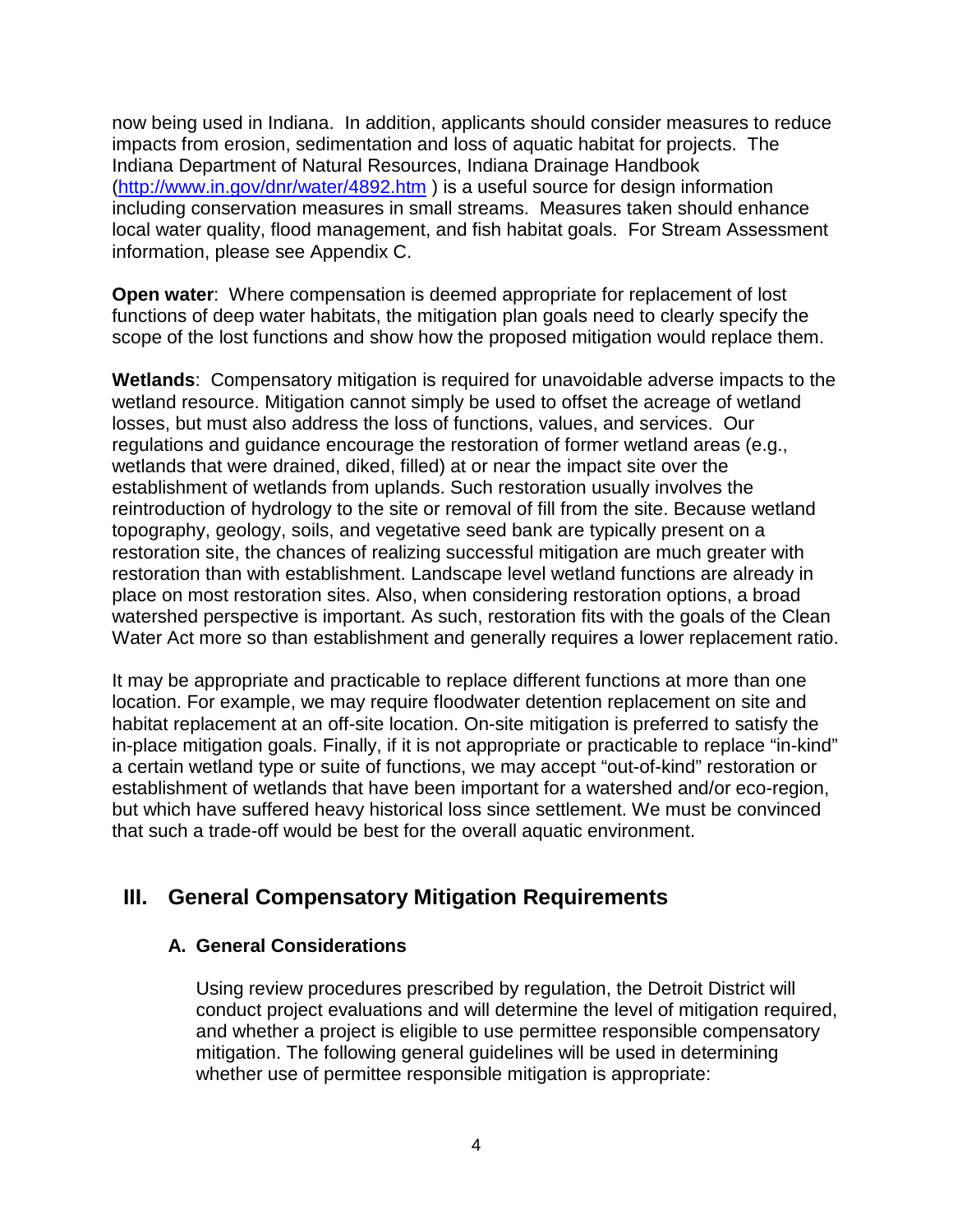- **1.** All appropriate and practicable steps to avoid and minimize adverse impacts to aquatic resources, as determined by the Detroit District, shall be reflected in an applicant's project plan before authorization to use any type of compensatory mitigation will be granted.
- **2.** Permittee responsible compensatory mitigation should utilize a watershed approach and fully consider the ecological needs of the watershed. Where an appropriate watershed or sub-watershed plan is available, mitigation site selection should be based on recommendations in the plan. The applicant shall describe in detail how the site was chosen and will be developed, including mitigation based on the specific resource need of the impacted watershed.
- **3.** A good mitigation design selects an appropriate site and takes into consideration factors that affect self-sustaining ecological systems, including functions of both wetlands and associated uplands. If the whole landscape design is not integrated with site water management, mitigation efforts may not achieve the performance standards.
- **4.** Mitigation relying on groundwater is more likely to be successful in supporting diverse native communities. Sites with inputs from stream flows are more likely to be successful than those relying solely on precipitation. In all cases, the Detroit District will consider the information supplied by the applicant in determining the acceptability of a project and its proposed mitigation.

#### **B. Type and Location of Compensatory Mitigation**

The applicant shall provide a description of the resource type(s) and amount(s) that will be provided, the method of compensation (i.e., restoration, establishment, enhancement, and/or preservation), and the manner in which the resource functions of the compensatory mitigation project will address the needs of the watershed, ecoregion, physiographic province, or other geographic area of interest. Compensatory mitigation projects may be sited on public or private lands.

Compensatory mitigation can include wetlands that are restored (reestablished or rehabilitated), created (established), enhanced, or preserved. Re-establishment should generally be the first option considered because the likelihood of success is greater and the impacts to potentially ecologically important uplands are reduced compared to establishment, and the potential gains in terms of aquatic resource functions are greater, compared to enhancement and preservation. Full credit will be given for re-establishment of former wetlands and may be given for wetland establishment (creation) from upland. Partial credit can be given for permanent enhancement or rehabilitation of degraded wetlands or in exceptional circumstances,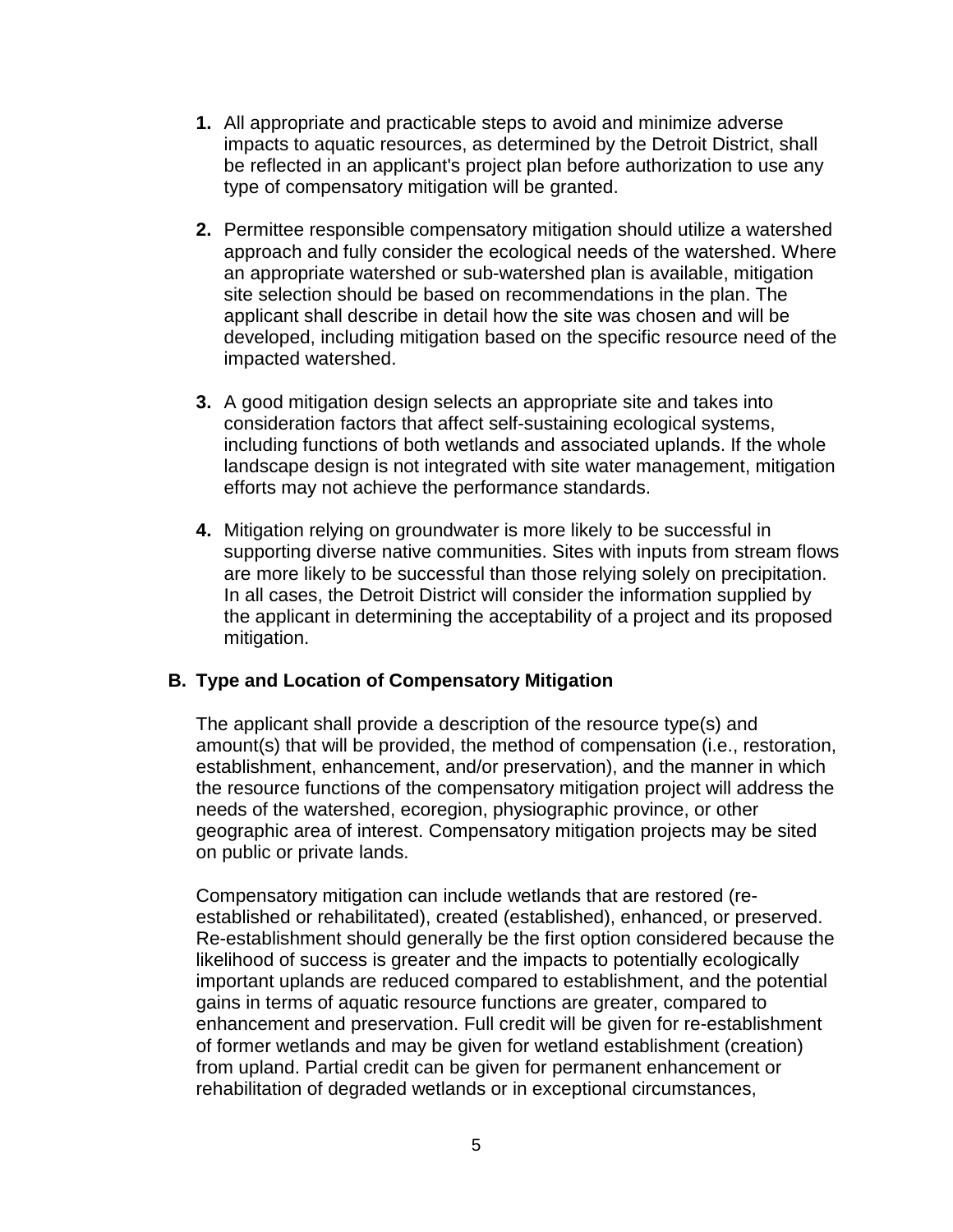preservation of existing wetlands. The appropriateness of enhancement, rehabilitation, and preservation, and the corresponding credit ratio will be determined by the Detroit District.

Certain types of enhancement or rehabilitation of existing wetland can be acceptable mitigation if the enhancement or rehabilitation actions are scientifically sound and result in a substantial, measurable, and permanent increase in the level of wetland function. The mitigation plan shall specifically state which aspects of wetland function would be increased as a result of the enhancement or rehabilitation actions, the level to which they would be increased, and the scientific basis for expecting the increase. It shall also include a narrative description of how the enhancement would be accomplished, a schedule of completion, explicit performance standards, and performance milestones for enhancement actions to be carried out over a defined period of time.

When selecting a site, it is important to consider challenges to successfully achieving a net increase in wetland acreage and functions. Examples include:

- 1. Are hydric soils present on the site?
- 2. Can wetland hydrology be restored to sites that have been significantly modified through tile drainage or ditch drainage?
- 3. Can native plant communities be introduced in sites where the original plant seed bank is lacking?
- 4. Is the site dominated by aggressive and/or exotic species such as reed canary grass, cattails, purple loosestrife or other species?
- 5. Is it practicable to remove exotic or aggressive species, and introduce a diverse assemblage of native species appropriate for the site?

#### **C. Watershed Approach**

In cases where the Detroit District determines that an appropriate watershed plan is available, the watershed approach to mitigation site selection should be based on that plan. Where no such plan is available, the watershed approach should be based on information provided by the project sponsor or available from other sources. The ultimate goal of a watershed approach is to maintain and improve the quality and quantity of aquatic resources within watersheds through strategic selection of compensatory mitigation sites.

A watershed approach to compensatory mitigation considers how the types and locations of compensatory mitigation projects will provide the desired aquatic resource functions, and will continue to function over time in a changing landscape. It also considers the habitat requirements of important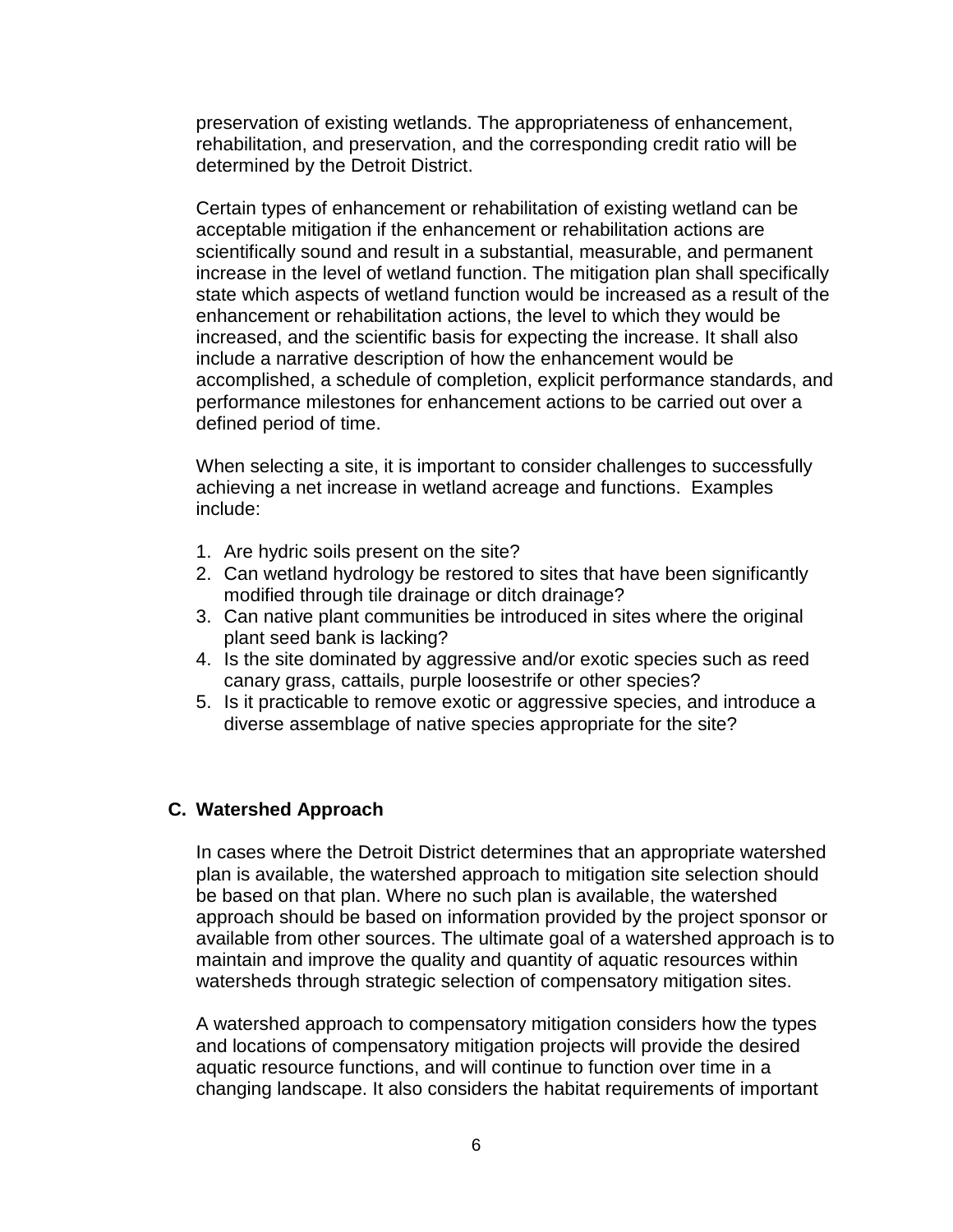species, habitat loss or conversion trends, sources of watershed impairment, and current development trends, as well as the requirements of other regulatory and non-regulatory programs that affect the watershed, such as storm water management or habitat conservation programs. It includes the protection and maintenance of terrestrial resources, such as non-wetland riparian areas and uplands, when those resources contribute to or improve the overall ecological functioning of aquatic resources in the watershed. Compensatory mitigation requirements determined through the watershed approach should not focus exclusively on specific functions (e.g., water quality or habitat for certain species), but should provide, where practicable, the suite of functions provided by the affected aquatic resource.

#### **D. Site Selection**

Available data should clearly justify the selected mitigation site. Briefly describe similarities between the proposed wetland mitigation site and any natural or control wetlands in the surrounding area. Emphasize the existing and proposed hydrophytic vegetation, soils, and target hydrology. The mitigation proposal should also define the expected likelihood of success based on future land compatibility. Justification for the proposed mitigation site and control wetland should be incorporated and defined in the appropriate sections, with emphasis on the existing and proposed site conditions.

If any previously unknown historic or archeological remains are discovered while mitigating a permit, the permittee must coordinate with the State Historical Preservation Officer to insure the mitigation plan will not impact historic or prehistoric tribal or cultural resources.

The most important design factor for mitigation is attaining and maintaining appropriate hydrological conditions. Applicants should be aware that reestablishment of former wetlands is much more likely to succeed than wetland establishment. A good mitigation design selects an appropriate site and takes into consideration all relevant multi-disciplinary factors that affect self-sustaining ecological systems. A historically impacted site is preferred for mitigation. Relevant factors include, but are not limited to: incorporating existing or planned upland buffers of native plant communities; landscape context of the aquatic resource; presence of soils with suitable texture; use of areas adjacent to existing wetlands; side slopes or other slopes affecting water levels at the site; establishment of corridors linking mitigation sites with existing natural areas; presence of native, non-invasive species seedbank; and an available long-term protection and management agency (e.g. government agency, land conservancy). Climate can impact hydrologic issues, sediment transport factors and other factors affecting attainment of desired functions, therefore applicants need to account for it in mitigation plans, including local and regional variability and extremes.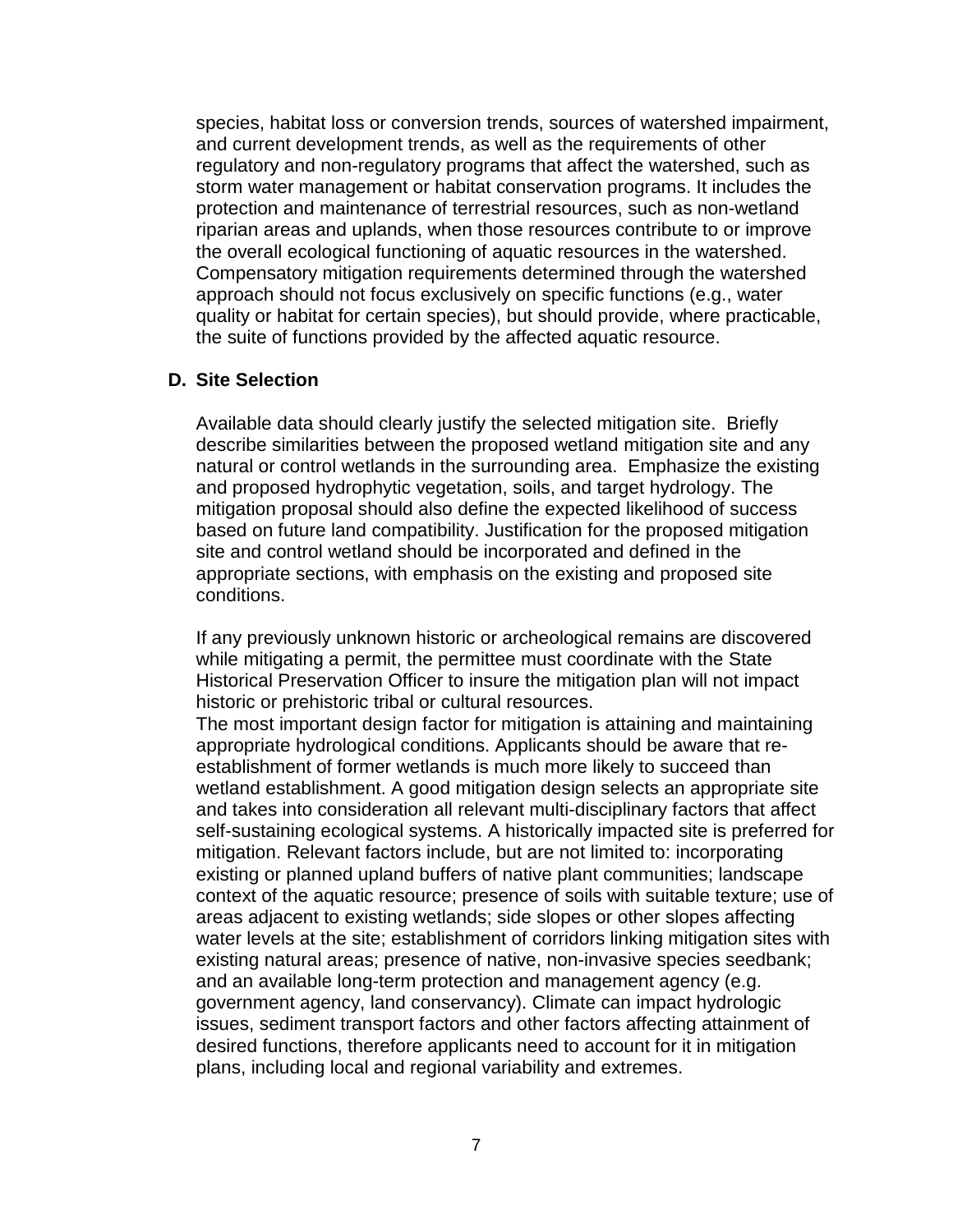#### **E. Mitigation Type, Amount and Other Considerations**

#### **1. Type and Amount**

The Detroit District will typically require a minimum of 1.5 acres for every 1.0-acre of impacted waters of the U.S., including wetlands. Higher mitigation ratios are typically required for habitat types including forested and scrub/shrub wetlands that take many years to exhibit success. Higher mitigation ratios for after-the-fact authorizations, enhancement and preservation of existing wetlands and impacts to higher quality wetlands may be required. If the functions, values, and services of the aquatic resource to be impacted are high, but after review, the Detroit District determines the project is in compliance with the Section 404(b)(1) Guidelines, and is found not to be contrary to the public interest, this minimum ratio may be substantially increased and justification for the decision will be provided. The mitigation ratio also accounts for temporal loss of the aquatic resources.

The Detroit District will give consideration to the preservation of existing high quality wetlands as mitigation for the loss of lower quality wetlands under certain circumstances. Preservation alone will be considered only upon a clear demonstration by the applicant that the preserved wetlands and/or uplands are regionally important and are under demonstrable threat of loss or substantial degradation from human activities that might not otherwise be avoided. Applicants shall also demonstrate that the existing wetlands/uplands are likely to remain of high quality (e.g., a land stewardship organization has agreed to accept responsibility, funding for management is provided, etc.). When preservation is used in conjunction with restoration, establishment, or enhancement of additional wetlands, credit will be considered only when the preserved resource will augment the functions of newly established, restored, or enhanced aquatic resources. Unregulated, high quality isolated wetlands that are under demonstrable threat may be suitable candidates for preservation credit as mitigation for loss of lower quality jurisdictional wetlands.

Preservation may be used to provide compensatory mitigation for activities authorized by DA permits when all the following criteria are met:

- a. The resources to be preserved provide important physical, chemical, or biological functions for the watershed;
- b. The resources to be preserved contribute significantly to the ecological sustainability of the watershed. In determining the contribution of those resources to the ecological sustainability of the watershed, the Detroit District shall use appropriate quantitative assessment tools, where available;
- c. Preservation is determined by the Detroit District to be appropriate and practicable;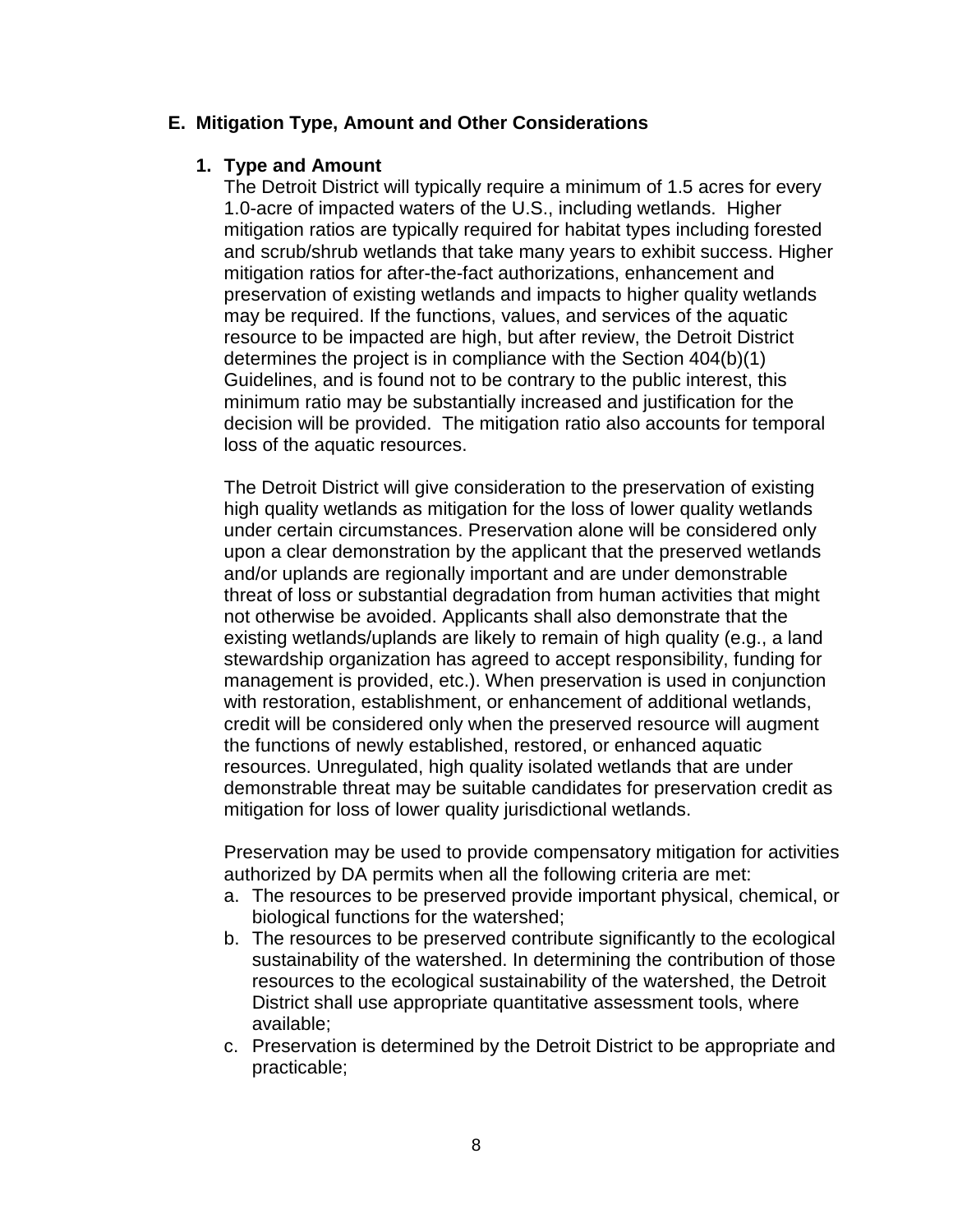- d. The resources are under threat of destruction or adverse modifications; and
- e. The preserved site will be permanently protected through an appropriate real estate or other legal instrument (e.g., easement, title transfer to state resource agency or land trust).

Where preservation is used to provide compensatory mitigation, to the extent appropriate and practicable the preservation shall be done in conjunction with aquatic resource restoration, establishment, and/or enhancement activities. This requirement may be waived by the Detroit District where preservation has been identified as a high priority using a watershed approach, but compensation ratios shall be higher. The Detroit District generally requires at least a 10:1 compensation ratio, or ten acres of preserved habitat per acre of permitted aquatic resource impact.

#### **2. Buffers**

The Detroit District may require the restoration, establishment, enhancement, and preservation, as well as the maintenance of riparian areas and/or buffers around aquatic resources where necessary to ensure the long-term viability of those resources. Buffers may also provide habitat or corridors necessary for the ecological functioning of aquatic resources. If buffers are required by the Detroit District as part of the compensatory mitigation project, compensatory mitigation credit may be provided for those buffers. Credit for buffers is generally applied at a lower ratio than for wetlands.

Minimum buffer widths are 50 feet wide for sites with threats from adjoining land uses.

#### **3. Use with other permit programs**

Compensatory mitigation for DA permit may also be used to satisfy other programs such as state, tribal or local wetland regulatory programs, Corps Civil Works programs and others. However, the same credits cannot be used to satisfy more than one permitted activity. Also federally funded conservation and restoration projects such as the Wetlands Reserve Program cannot be used to generate credits for activities authorized by a DA permit. For credit under a DA permit, activities may be done in conjunction with, but supplemental to, such federally funded projects. Please see 332.3(j) at pages 19675-6 of the Compensatory Mitigation Rule in the Federal Register announcement.

#### **4. Permit Conditions**

The compensatory mitigation required for a DA permit must be clearly stated as a special condition of the permit. The special conditions must also name the party or parties responsible for the implementation, performance, and long-term management of the compensatory mitigation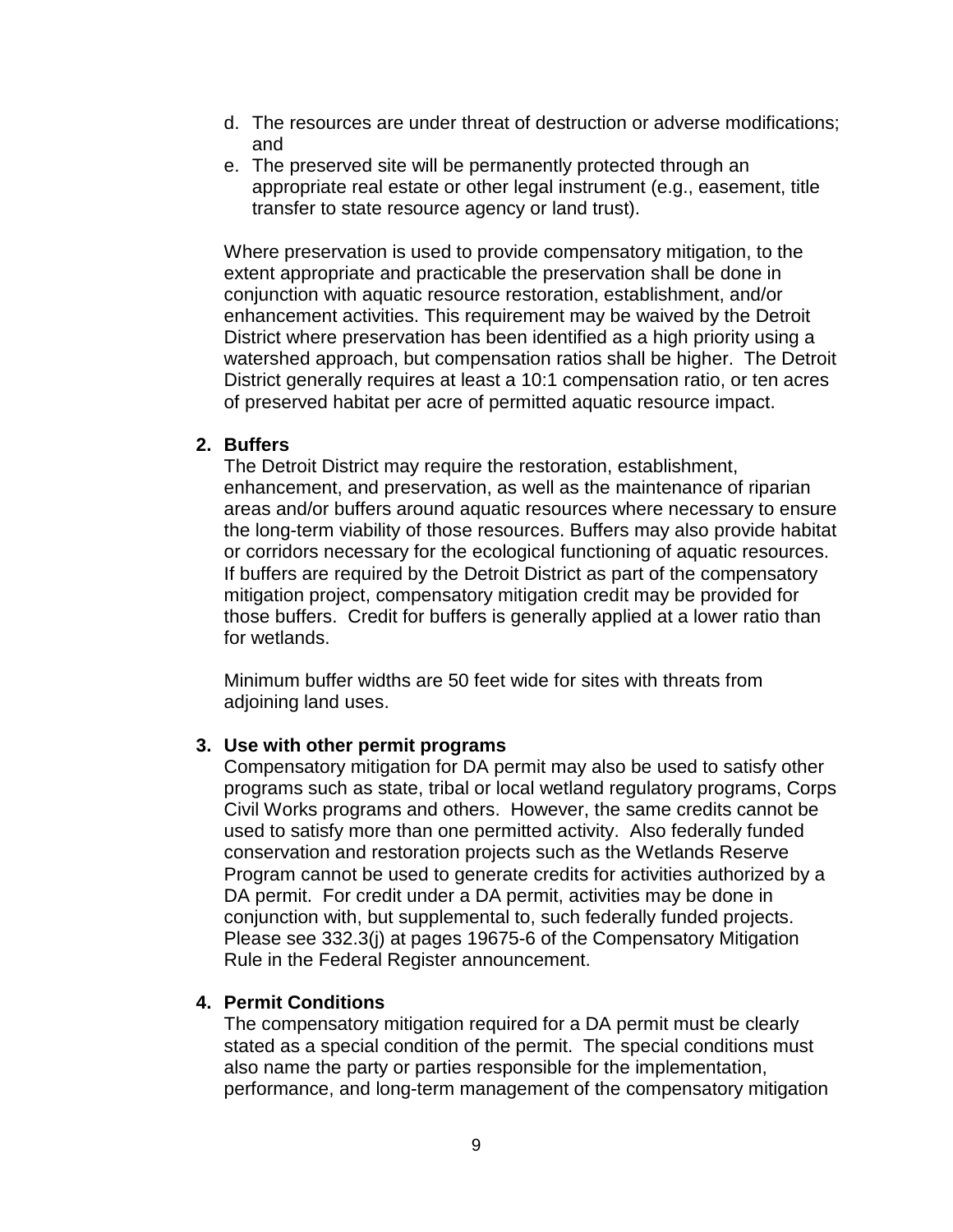project. The Detroit District typically meets this requirement by incorporating the completed mitigation plan into the DA permit special conditions.

#### **5. Timing, Temporal Loss**

The Detroit District encourages initiation of the mitigation work plan at the earliest time practicable, and not later than concurrently with the start of work on activities authorized in the DA permit. In some circumstances, the Detroit District will require additional compensatory mitigation credits if delays will cause temporal losses of aquatic functions.

#### **6. Financial Assurances**

The Detroit District will consider the need for financial assurances based on size and complexity of compensatory mitigation project and will require them if there is a need to ensure a high level of confidence that the compensatory mitigation project will be successfully completed, in accordance with applicable performance standards. These assurances will then become part of the completed mitigation plan. The Detroit District prefers the use of performance bonds to assure successful completion of site construction, planting, and site monitoring and maintenance. Other forms of financial assurance can be used but will be reviewed by the District on a case-by case basis prior to approval.

Provisions for funding the long-term site management plan is not considered a financial assurance, but will be required in a complete mitigation plan.

## **IV. Mitigation Planning and Documentation**

#### **A. Objectives**

Describe the resource type(s) and amount(s) that will be provided, the method of compensation, how the mitigation project will replace lost functions at the impact site, and how the anticipated functions of the mitigation project will address watershed needs.

#### **B. Site Selection**

The Detroit District requires the following documentation for the mitigation site selection process:

- **1.** Physical attributes of sites
	- a. Describe location and existing unaltered conditions, including rationale for choice. Include details on how the site meets the goals, objectives, the general need for and the technical feasibility of the proposed mitigation. Also include a discussion of the ecological suitability of the proposed site, and how that site will support the planned types of aquatic resources and functions, including the assurance of sufficient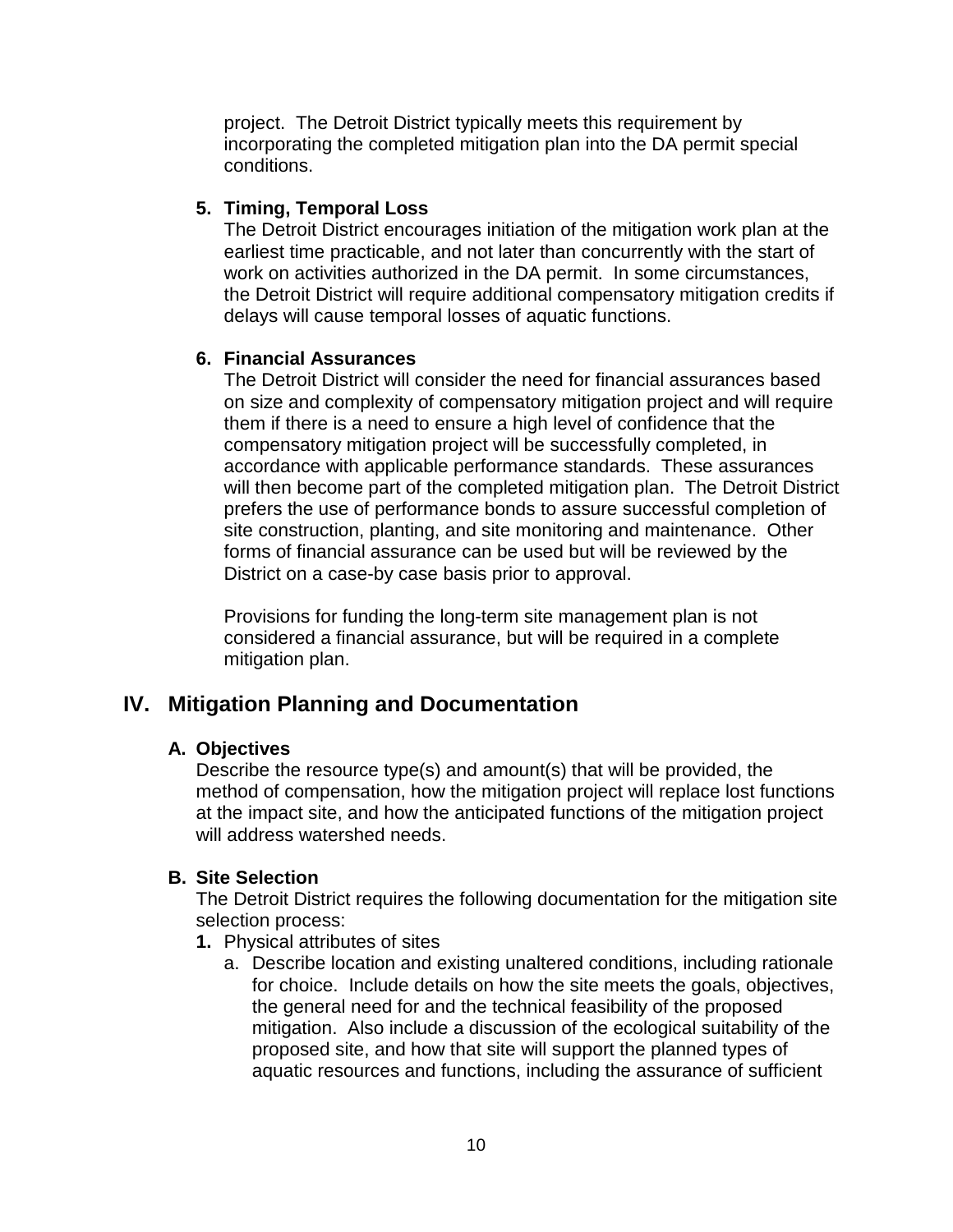hydrology to support the long-term sustainability of the mitigation. Indicate distance from project if offsite.

- **2.** Hydrological Regime
	- a. Indicate source(s) of water;
	- b. Depict discharge points;
	- c. Note sites affected by seasonal floding;
	- d. Depict direction(s) of flow;
	- e. Indicate size of watershed (provide map); and
	- f. Provide seasonal hydrograph.

Note: Irrigation may be utilized for establishment of a new mitigation site, but cannot be used for its permanent source of hydrology.

- **3.** Provide the following documentation:
	- a. Copy of U.S.G.S. quad map with proposed mitigation location outlined and clearly identified in black and white;
	- b. Site location map showing established roads;
	- c. Base topographic map with proposed mitigation site(s) outlined and acreage indicated and fixed reference points;
	- d. Development plan (where site is located within the development, indicating lots, lot numbers, roads, etc.);
	- e. Construction documents (grading, planting plan, etc.);
	- f. Soil survey and National Wetlands Inventory (NWI) maps; and
	- g. Identification of existing wetlands and other waters of the U.S.
		- i. Submit a scale map of the proposed mitigation site showing all wetlands and other waters of the U.S.
		- ii. All wetlands on the proposed mitigation site must be delineated using forms from the appropriate Regional Supplement to the 1987 Corps of Engineers Wetlands Delineation Manual. Data forms and site plans must accompany the completed delineation report.
		- h. Give all present and proposed zoning designations for the proposed mitigation site and adjoining properties.
- **4.** Past, Present, and Proposed Uses of All Adjacent Areas: Briefly describe all known past, present, and proposed uses of the properties adjacent to the proposed mitigation site, including potential hydrological changes.

#### **C. Site Protection Instrument**

Provide a description of the legal arrangements and instrument, including site ownership that will be used to ensure the long-term protection of the compensatory mitigation project site. The Detroit District has a strong preference for the use of Conservation Easements. In Michigan, Conservation Easements required by the Michigan Department of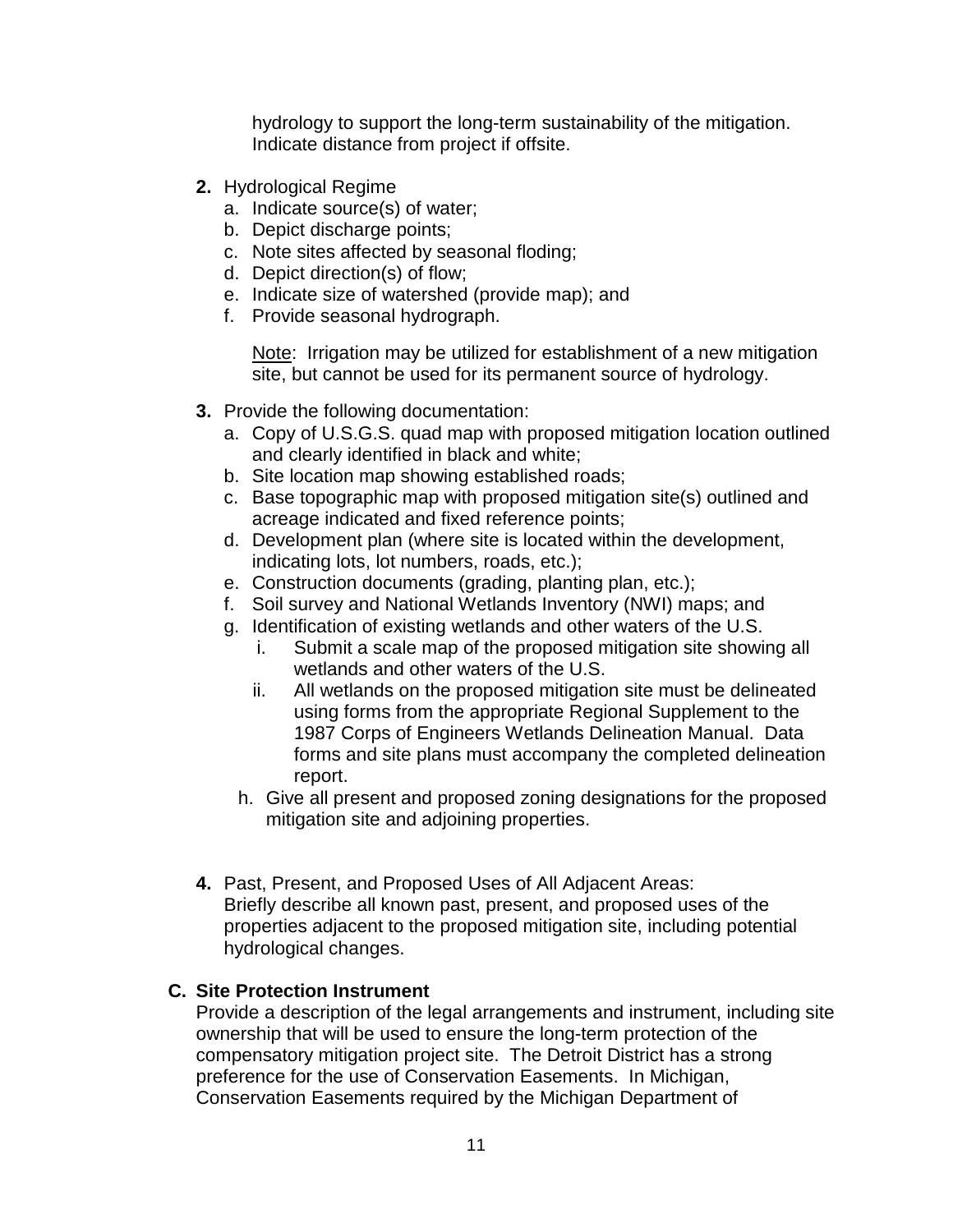Environmental Protection (MDEQ) are often acceptable for use in the mitigation plan for the respective DA permit.

#### **D. Baseline Information**

Provide a description of the historic and existing characteristics of the proposed mitigation site including existing and proposed hydrologic, soil, and vegetation conditions, including any invasive species. Provide a comparison of the impact site and the mitigation site. A delineation of aquatic sites at both the impact and mitigation site is required.

#### **E. Determination of Credits – ratios, functional measures**

Provide a description of the number and type of credits to be provided including a brief rationale explaining how the mitigation project will provide the required compensation for unavoidable impacts to aquatic resources resulting from the proposed activity.

#### **F. Mitigation Work Plan**

**1.** Timing of Mitigation

Indicate the timing of mitigation: before, concurrent or after authorized impacts; if mitigation is not in advance or concurrent with impacts, explain why it is not practicable and describe other measures to compensate for the consequences of temporal losses.

#### **2.** Site Preparation

Provide detailed plans for the following:

- *a. Grading*
	- i. Indicate existing and proposed elevations. Provide base topographic maps showing planned site preparation. All maps and plans submitted shall be legible, include a graphical scale, a north arrow, and an elevation datum.
	- ii. Describe plans for establishing appropriate microtopography. Reference wetland(s) can provide design templates;
	- iii. Provide representative cross-sections of the mitigation site with elevations, north arrow, and scale. Include measurements from fixed reference points.
- *b. Soils*
	- i. Existing and proposed soil series and profiles (include hue, value and chroma for each horizon. Indicate whether or not the surface has been scraped off, previously filled, tiled, plowed, etc. Note which soil color chart is utilized (e.g., Munsell or Earth Colors) and the publication date of the chart.
	- ii. Source of soils. Identify the original source of any soil transported to the mitigation site (e.g., existing soil, imported impact site hydric soil). Soil origin is important if the applicant is proposing to use the seed bank from an impacted wetland. Indicate the target soil characteristics (organic content, structure, texture,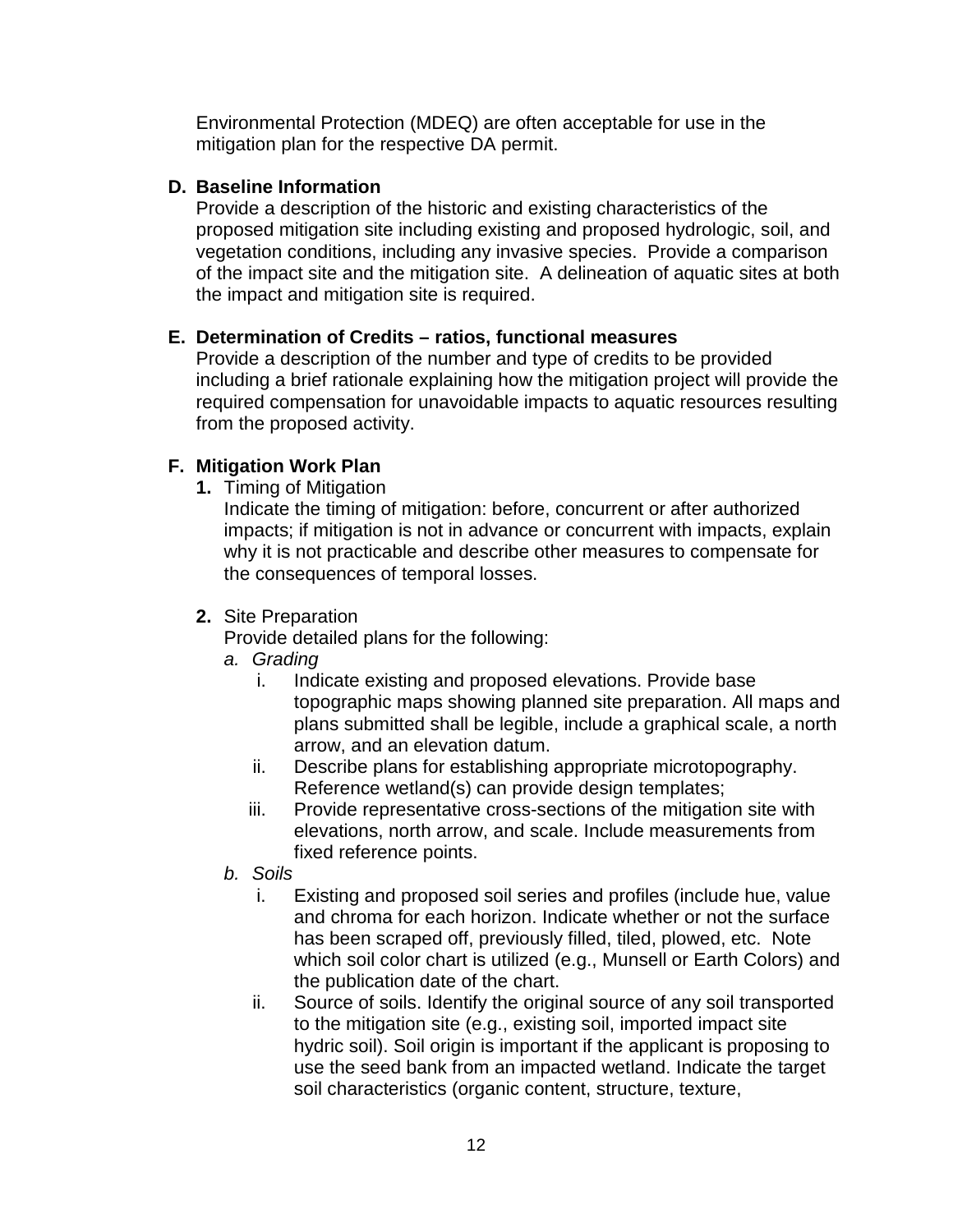permeability) and soil amendments (e.g., organic material or topsoil). Identify which horizon, "A" (containing roots/seeds), "B", or "C" is being brought onto the site.

- iii. Erosion, bank stabilization, and soil compaction control measures.
- *c. Hydrological Regime*
	- i. Indicate size of watershed (provide map).
	- ii. Indicate source(s) of water.
	- iii. Indicate connections to existing waters.
	- iv. Depict discharge points.
	- v. Existing monitoring data, if applicable, indicate location of monitoring wells and stream gauges on site map.
	- vi. Potential interaction with groundwater.
	- vii. Seasonal hydrograph and note areas affected by seasonal flooding.
	- viii. Depict direction(s) of flow.
	- ix. Existing and planned hydroperiod (seasonal depth, duration, and timing of inundation and saturation), percent open water, and water velocity and direction(s) of flow(s).
	- x. Stream or other open water geomorphic features (e.g., substrate, channel width and depth, bankfull discharge, sinuosity, riffles, pools, instream structures, aquatic habitat features, bioengineering techniques for stream banks, and riparian vegetation and buffers).
	- xi. Provide justification for the use of any water control structures. Indicate location and provide details of water control structures and explain their maintenance in the "Site Protection and Maintenance" section.
	- xii. Provide hydrological table illustrating the current and projected water levels for the mitigation site.
	- xiii. Provide an irrigation plan, if applicable.
		- a. Describe irrigation method(s) and estimated frequency of application and projected amounts during dry months.
		- b. Indicate water source(s) irrigation water for mitigation site. Sprinklers can only be used temporarily and not as a principal source of hydrology.
		- c. Show planned irrigation system and/or water flow on base topographic map (may include on planting plan map).

NOTE: Hydrology must be self-sustaining after two consecutive years. Irrigation may be utilized for establishment of a new mitigation site but cannot be used for its permanent hydrological source.

d. *Vegetation*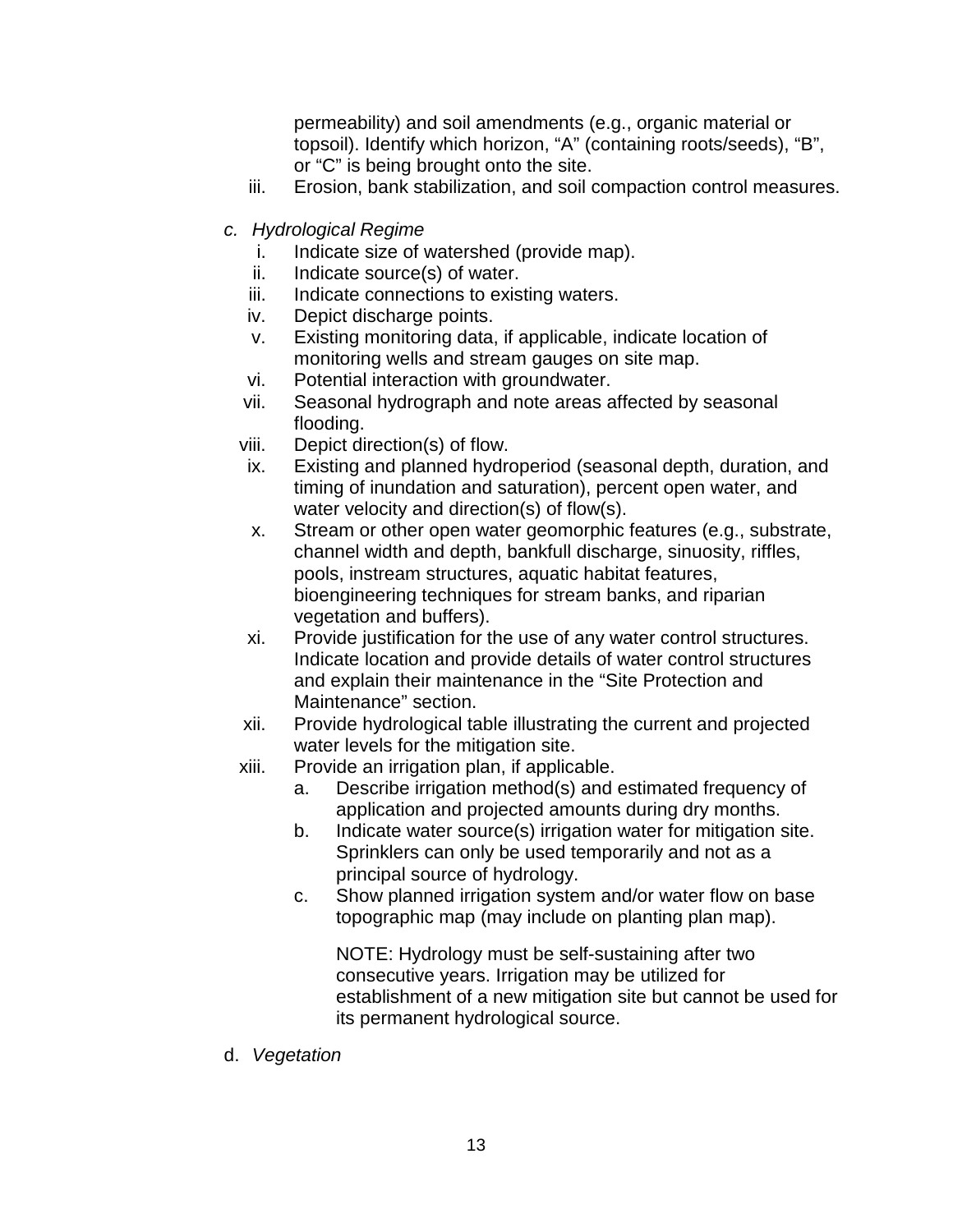The planting plan and methods must be described in the proposed mitigation plan. The following information must be incorporated into the planting plan:

- i. Provide a table of species to be planted, including numbers, spacing, types of propagules, plant age(s)/pot sizes, etc. Scientific and common names must be used, as well as the appropriate indicator status for each species. Use the interagency National Wetland Plant List maintained by the Corps of Engineers at<http://rsgisias.crrel.usace.army.mil/NWPL/>.
- ii. To support the success of a mitigation plan, it is necessary to identify the locale from which the materials are collected. Therefore, we require that the plan indicate source-locale (Township and Range) of seeds, plant plugs, cuttings, etc. Only native plant species may be used for the mitigation site. Hydrophytic vegetation may not consist of exotic or hybrid nursery species;
- iii. Show planting locations on a base topographic map according to species. The map must include elevations and proposed water levels. Demonstrate that the appropriate plant species are growing in suitable areas;
- iv. Describe all the target vegetative communities using the Cowardin classification system Cowardin system (Cowardin, et. al. 1979. Classification of Wetlands and Deepwater Habitats of the United States. FWS/OBS-79/31) or a similar classification system (e.g., palustrine forested wetland, marsh, sedge meadow, wet prairie, etc.) Map the location(s) of the different communities and provide an estimated acreage of each community to be created/restored.
- v. Indicate plant spatial structure-quantities/densities, percent cover, community structure (e.g., canopy stratification);
- vi. Describe any expected volunteer native vegetation that is expected to occur in the mitigation site as part of the mitigation plan. Annual monitoring reports should include a listing of any new species that have appeared unexpectedly during the last year and a discussion of whether or not corrective action is needed regarding these species; and
- vii. If a temporary grass seed mix is used on the mitigation site, identify the species composition of the mix, as well as any methods for eventually removing the temporary ground cover, if required.
- e. *Construction methods.* Provide a description of equipment to be used, site access control, and other damage control.
	- i. Describe control methods for construction traffic entering and exiting the site.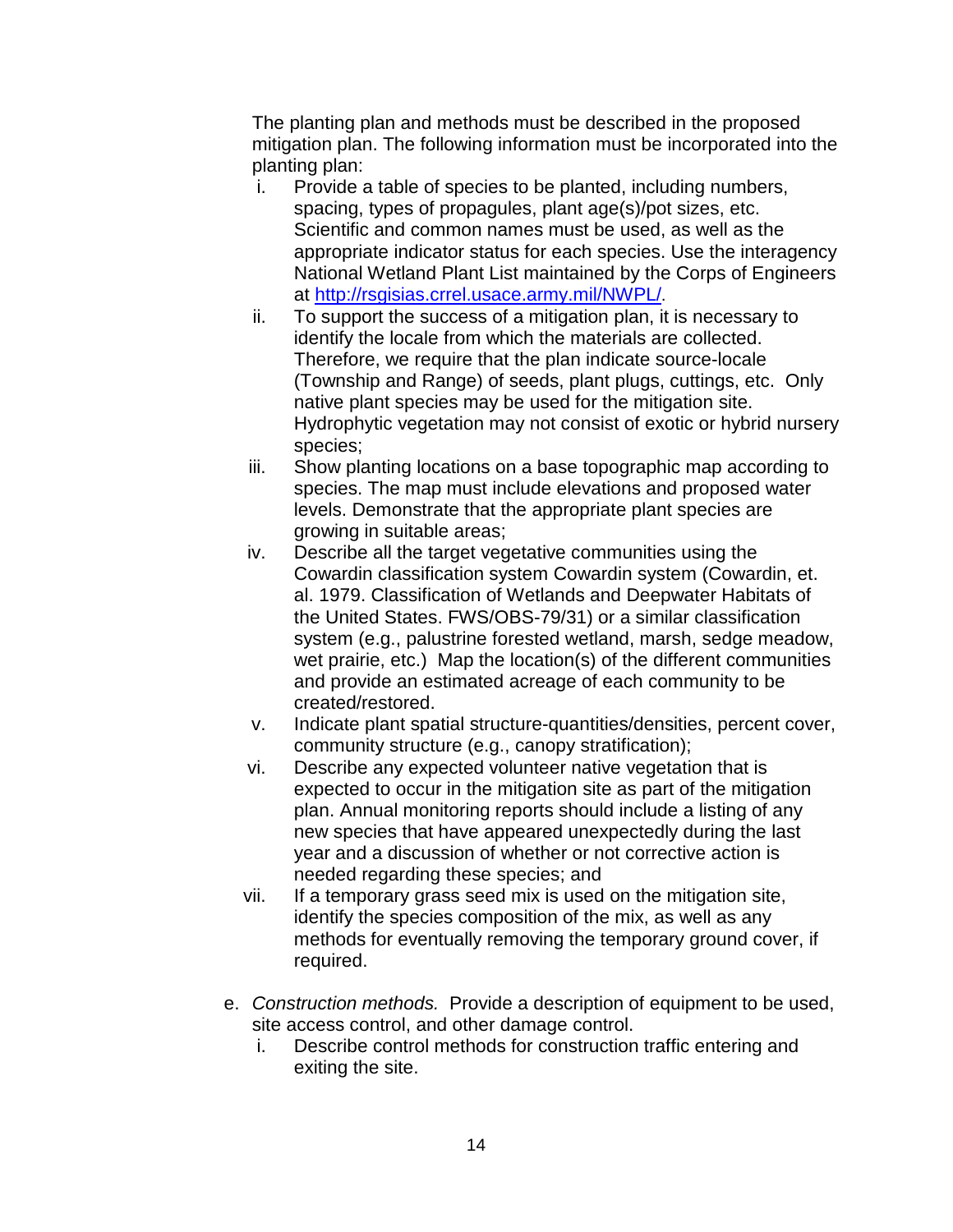- ii. Describe signage to be used during construction to keep the site clear of trespassers.
- iii. Describe any fencing to be used to delineate and/or protect the mitigation site.
- *f. Other*
	- i. Planned habitat features. Identify woody debris, rock mounds, etc. on the mitigation site plan.
	- ii. Planned buffer. Identify on the mitigation site plan.
		- a. Provide an evaluation of buffer's expected contribution to aquatic functions.
		- b. Provide physical characteristics of the buffer, i.e. location, dimensions, native plant composition, spatial and vertical structure, etc.
	- iii. The approved mitigation site must be adequately field marked with permanent signs identifying the mitigation boundaries.
	- iv. Other planned features, such as interpretive signs, trails, fence(s), etc.
- **3.** Schedule

Time frames should be clearly documented within the proposal, as well as implementation of the monitoring plan. The applicant should be aware that completion of the initial planting does not constitute the first monitoring year of the monitoring plan. **Year one of mitigation monitoring begins once a full growing season has elapsed since the completion of the initial planting plan.**

**4.** As-Built Conditions

The plan must specify that the applicant will:

- a. Submit a report, including complete construction documents, to the Detroit District within six (6) weeks of completion of site preparation and planting, describing as-built status of the mitigation project. Include any deviations from the approved plan and justification of those deviations. Submit separate reports for grading and planting work if not completed within six weeks of each other. *Initial planting reports and final construction plans are required, but will not be considered as a monitoring report*; and
- b. Provide topographic maps showing as-built contours of the mitigation site. Indicate location of plantings and any other installations or structures.

#### **G. Maintenance Plan**

Provide a description and schedule of maintenance requirements to ensure the continued viability of the resource once initial construction is completed.

**1.** Responsible Parties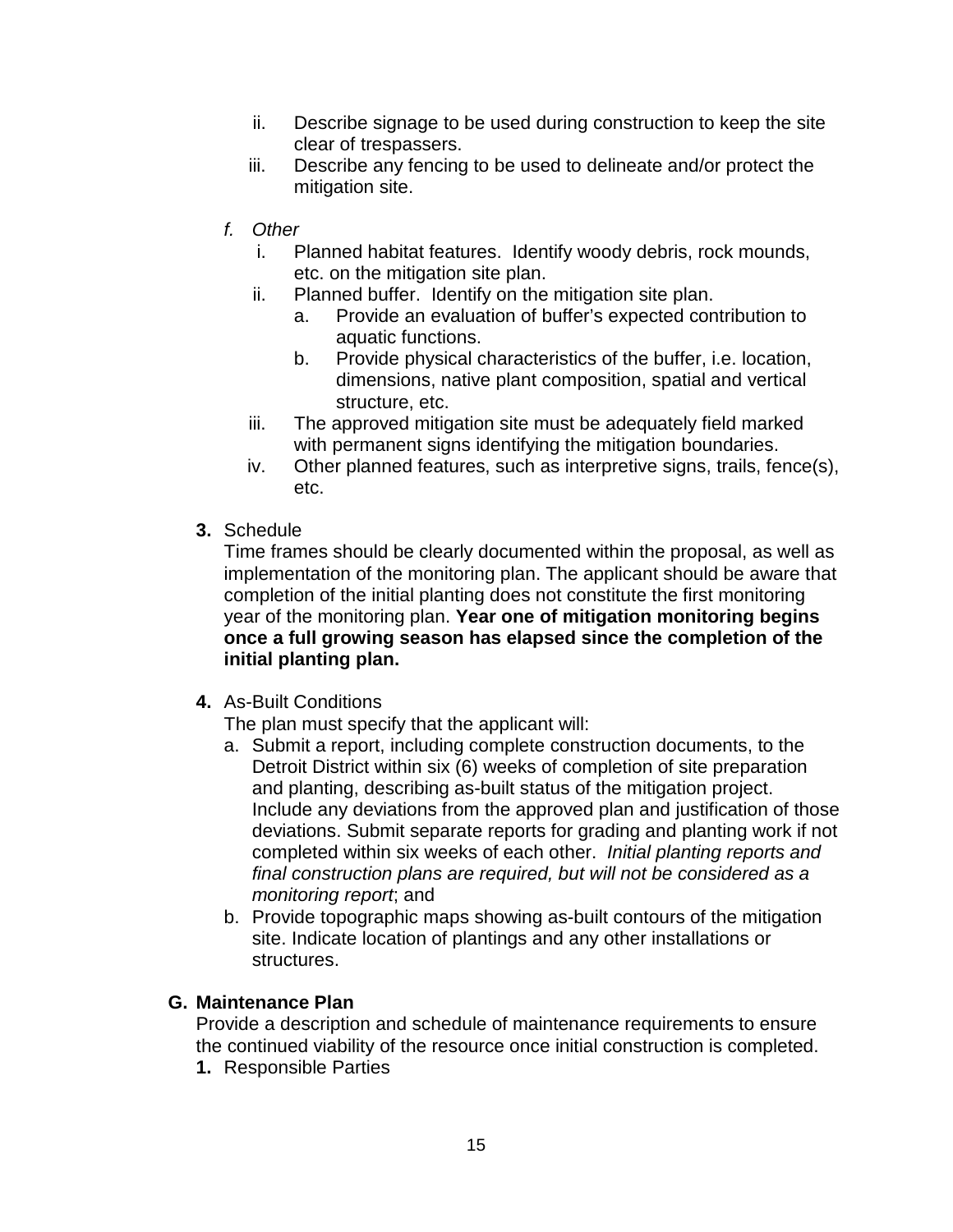- a. Give name(s), title(s), address(es), and phone numbers of person(s) responsible for implementing the mitigation project, including person(s) responsible for supervising or providing biological monitoring.
- b. The property owner must be clearly identified as one of the responsible parties. Written agreements will be required to ensure that the property owner will allow the construction and preservation of the mitigated wetland.
- c. Ownership status:
	- i. Indicate who presently owns the proposed mitigation site. Availability of property must be clearly defined prior to final review. All easements and/or encroachments located on the proposed mitigation site must be identified. The mitigation site should be owned by the applicant prior to issuance of the Corps permit. The mitigation site should not be constructed on public lands unless the landowner is the responsible party;
	- ii. Indicate expected ownership of the mitigation site following completion of the mitigation project. The responsible party for long-term management and protection of the site must also be identified. A signed management agreement must be submitted if an entity other than the applicant will assume management responsibilities following completion of the mitigation project; and,
	- iii. Indicate what entity, if any, controls the water flow and the water control structures to and/or from the site. Arrangements must be made by the applicant that guarantees sufficient hydrology in the mitigation site during and after the establishment of the mitigation project. The agreement must be in writing and submitted to the Detroit District for review.
- **2.** Maintenance Plan and Schedule

Describe all planned maintenance activities and provide a schedule. The plan should include but is not limited to:

- a. irrigation methods (NOTE: Detroit District limits use of irrigation to two years as noted in the Mitigation Work Plan.);
- b. plant replacement;
- c. weeding;
- d. invasive species identification and eradication;
- e. water structure inspection;
- f. fertilization;
- g. erosion control;
- h. herbivore protection;
- i. controlled burns; and/or
- j. other maintenance activities.

#### **H. Performance Standards**

Performance standards will be used to determine whether the mitigation project is meeting its objectives. The Detroit District requires interim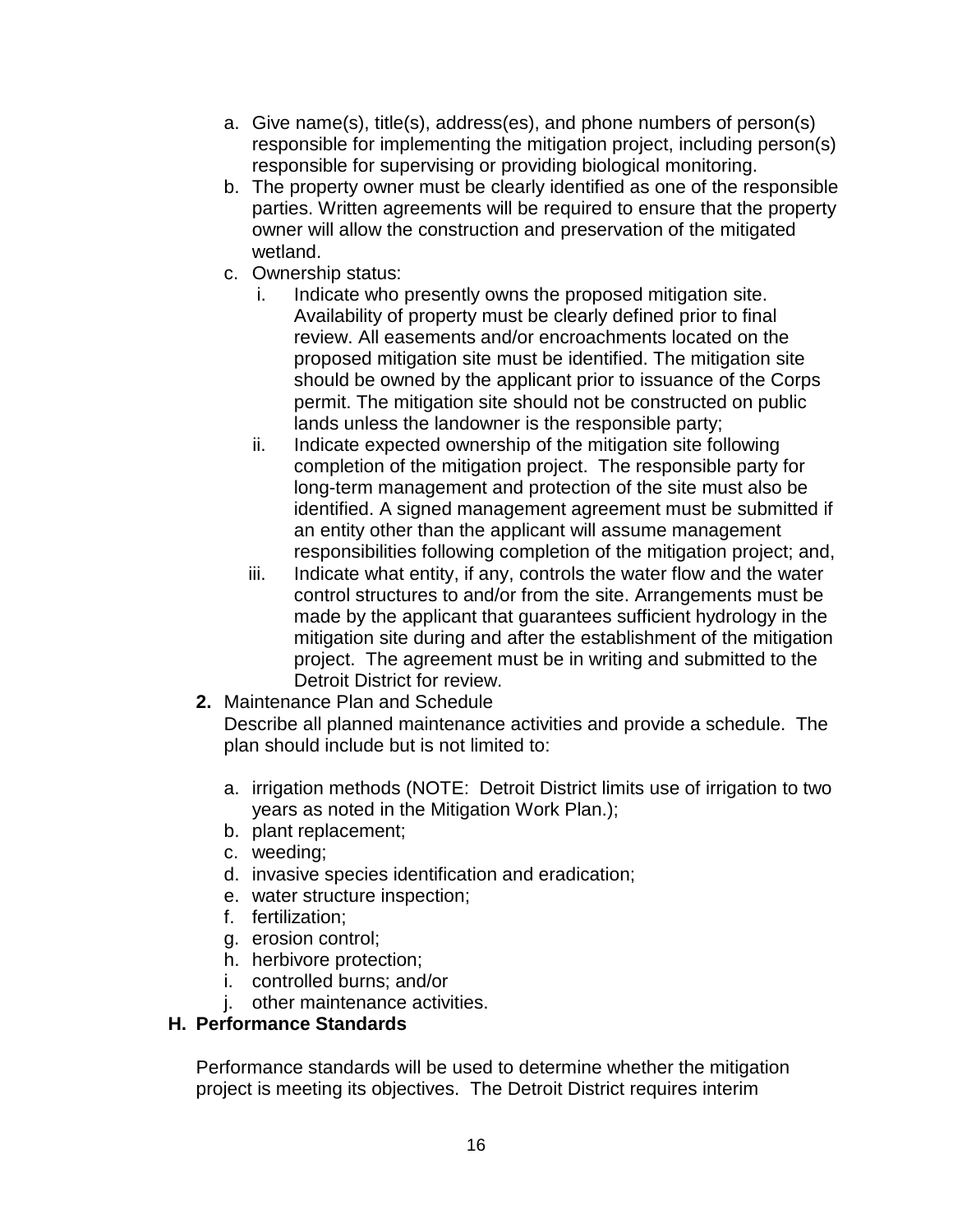performance standards to assist in review of the project in its early stages. Final performance standards approved by the Detroit District will be used to determine whether the project has met its objectives and can be considered successful.

**Interim performance standards**: Provide expected targets for hydrology, vegetation and hydric soil development and/or other measures as appropriate for each year that monitoring is proposed. Commonly used interim standards include successful establishment of cover crops, the percent cover by hydrophytic vegetation, measures of hydrologic conditions including water depth, duration of flooding, ponding, height of water table, and soil saturation. Targets should be set that are consistent with each type of aquatic resource proposed to be provided in the mitigation project.

**Final performance standards:** Provide standards which can be used to measure whether the proposed types and amounts of aquatic resources have been or are likely to be provided by the mitigation. Fulfillment of these criteria should indicate that the mitigation site has met or is progressing towards the habitat type, functions, values, and services that constitute the long-term goals of this mitigation. [RGL 08-03](http://www.usace.army.mil/Portals/2/docs/civilworks/RGLS/rgl08_03.pdf) provides broad guidance on mitigation performance standards.

#### **Minimum Final Performance Standards / Success Criteria**

- **1.** Vegetation
	- a. Percent vegetation cover and/or density.
		- 1. The mitigation site must be vegetated at least 70% (areal cover for all stratum) by hydrophytic, native, non-invasive species and no more than 10% of the site may be open water, bare ground or a combination of the two.
		- 2. For forested wetland areas, the site must support a minimum of 300 surviving, established, free to grow trees (minimum, 2 meters tall) per acre that are classified as native wetland species (classified as FAC, or more strongly hydrophytic, i.e. FACW or OBL) on the National Wetland Plant List, NWPL) and consist of at least three different tree species.
		- 3. For scrub/shrub wetland areas, the site must support a minimum of 300 individual surviving, established, and free to grow shrubs per acre that are classified as native wetland species (FAC, FACW, or OBL on NWPL) and consist of at least three different shrub species.
- 2. Plant Community Metrics
	- a. The diversity of the plant community within the mitigation site must be measured. Calculate the diversity of the site by a known, accepted diversity index. Although all diversity indices have at least some deficiency, they are still a useful means to evaluate the diversity of a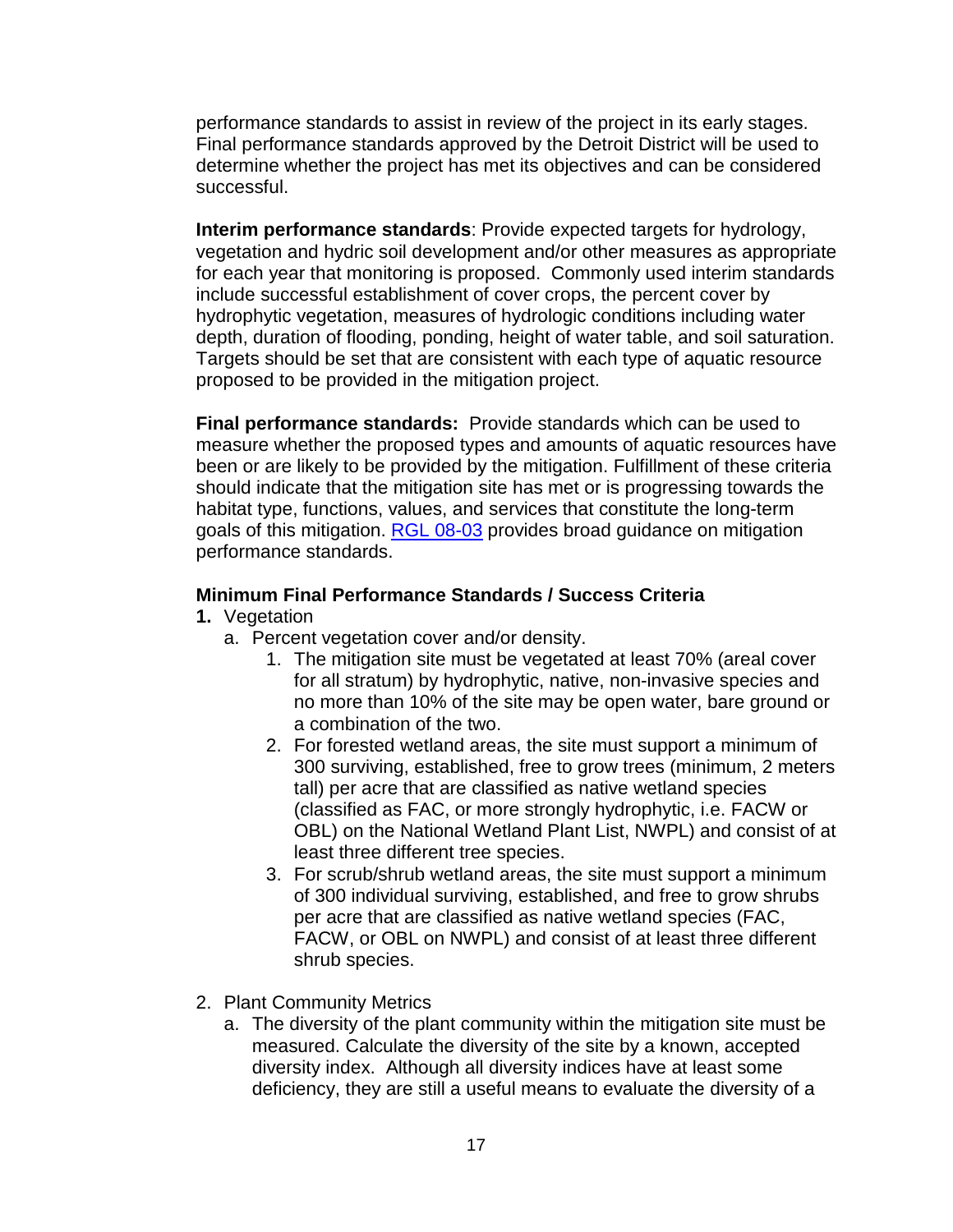community. The diversity index to be used must be clearly defined and justified in the report. The calculated index score should fall within the accepted range for the diversity index. In addition, the diversity index cannot be lower than that of the impact site for the mitigation site to be deemed successful, presuming the site is in-kind mitigation. Diversity index scores are to be stable or increasing in the two years before final acceptance of the mitigation.

- b. Determine species evenness (relative abundance of individuals among all species present) and species richness (total number of species observed within the mitigation site) for each monitoring period.
- c. Floristic Quality Assessment (FQA) is recommended for evaluating the plant community structure. This would include two types of measurements for a site. The first measurement is for the entire site, yielding species richness, average conservatism of species and a Floristic Quality Index (FQI). The second set of measures are completed at specific plots along transects and provide relative frequency, relative dominance and importance values for species along the transect. The FQI success criteria should include species richness, mean conservatism, and FQI values equal to or exceeding those at the impact site. Scores should be stable or increasing in the two years prior to final acceptance of the mitigation site. (References for FQA include Taft, John B., Wilhelm, Ladd, and Masters. 1997. Floristic Quality Assessment for Vegetation in Illinois; A Method for Assessing Vegetation Integrity. Erigenia, Number 15, pp. 3-95 and Herman, K.D., Masters, Penskar, Reznicek, Wilhelm, and Brodowicz. 1996. Floristic Quality Assessment with Wetland Categories and Computer Application Programs for the State of Michigan. Michigan Department of Natural Resources, Wildlife Division, Natural Heritage Program, Lansing.)
- 3. Realization of targeted plant communities and/or habitat types including comparison of the targeted acreage of the communities and/or habitats must be provided. We may require corrective measures if the acreage of one or more target communities differs substantially (more than 15-20%) from the acreage proposed in the Mitigation Plan.
- 4. Exotic and Undesirable species Certain exotic and/or undesirable species are known to develop into large monotypic stands and must not be present in the mitigation site in large clumps. Also, they should be excluded from any plantings and seeds mixes. Examples of such species include, but are not limited to:

| Alliaria petiolata | Garlic Mustard     |
|--------------------|--------------------|
| Lythrum salicaria  | Purple Loosestrife |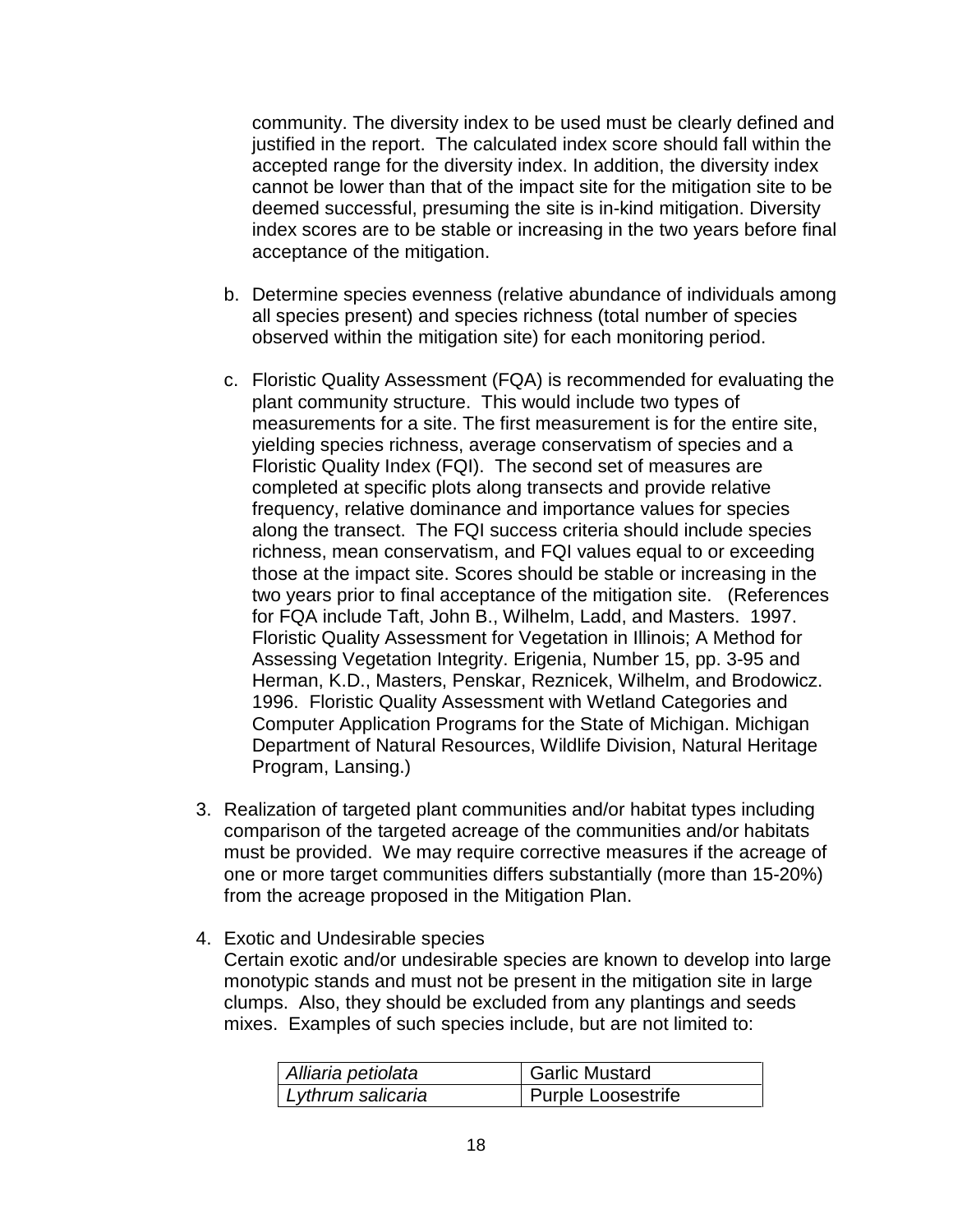| Myriophyllum spicatum | <b>Eurasion Water Milfoil</b> |
|-----------------------|-------------------------------|
| Phalaris arundinacea  | <b>Reed Canary Grass</b>      |
| Phragmites australis  | Common Reed                   |
| Frangula alnus        | <b>Glossy False Buckthorn</b> |

If an undesirable species is found within the mitigation site, it must be removed and a management plan must be created to prevent the reintroduction of the undesirable species.

- 5. Soil supports targeted vegetation, and shows signs of hydric characteristics; or the site shows evidence of sufficient hydrology that hydric soil indicators are expected to develop.
- 6. Hydrology
	- a. All sites must, at a minimum, demonstrate sufficient evidence of wetland hydrology to meet the hydrology criteria of the Corps of Engineers Wetlands Delineation Manual (Technical Report Y-87-1 with the applicable Regional Supplement(s)). We will require direct evidence that the mitigation site is demonstrating wetland hydrology. Specifically, we will require evidence that wetland hydrology indicators A1 - surface water, A2 - high water table, or A3 saturation as described in the Regional Supplements have been met.
	- b. Appropriate hydrology for the target habitats or communities is to be demonstrated in more years than not. This test must be passed and a site will not be accepted as successful if a period of dry years brings this into question. *NOTE: it is possible to fully meet the general wetland hydrology condition while failing to meet target habitat type failure to meet any conditions will require the undertaking of corrective measures.*
- 7. Wetland delineation. A wetland delineation, including a certified land survey of the boundary, must be submitted for Detroit District approval, and verified by the Detroit District prior to release of the mitigation site. The acreage of the delineated area must be equal to or greater than required acreage (refer to the 1987 Corps of Engineers Wetland Delineation Manual Technical Report Y-87-1 with electronic updates; and with reference to the appropriate Regional Supplements).

#### **I. Monitoring Requirements**

The monitoring plan is used to determine the responsibilities of the permittee. Monitoring is a basic requirement for all mitigation plans accepted by the Detroit District. The monitoring plan is used to determine if and when a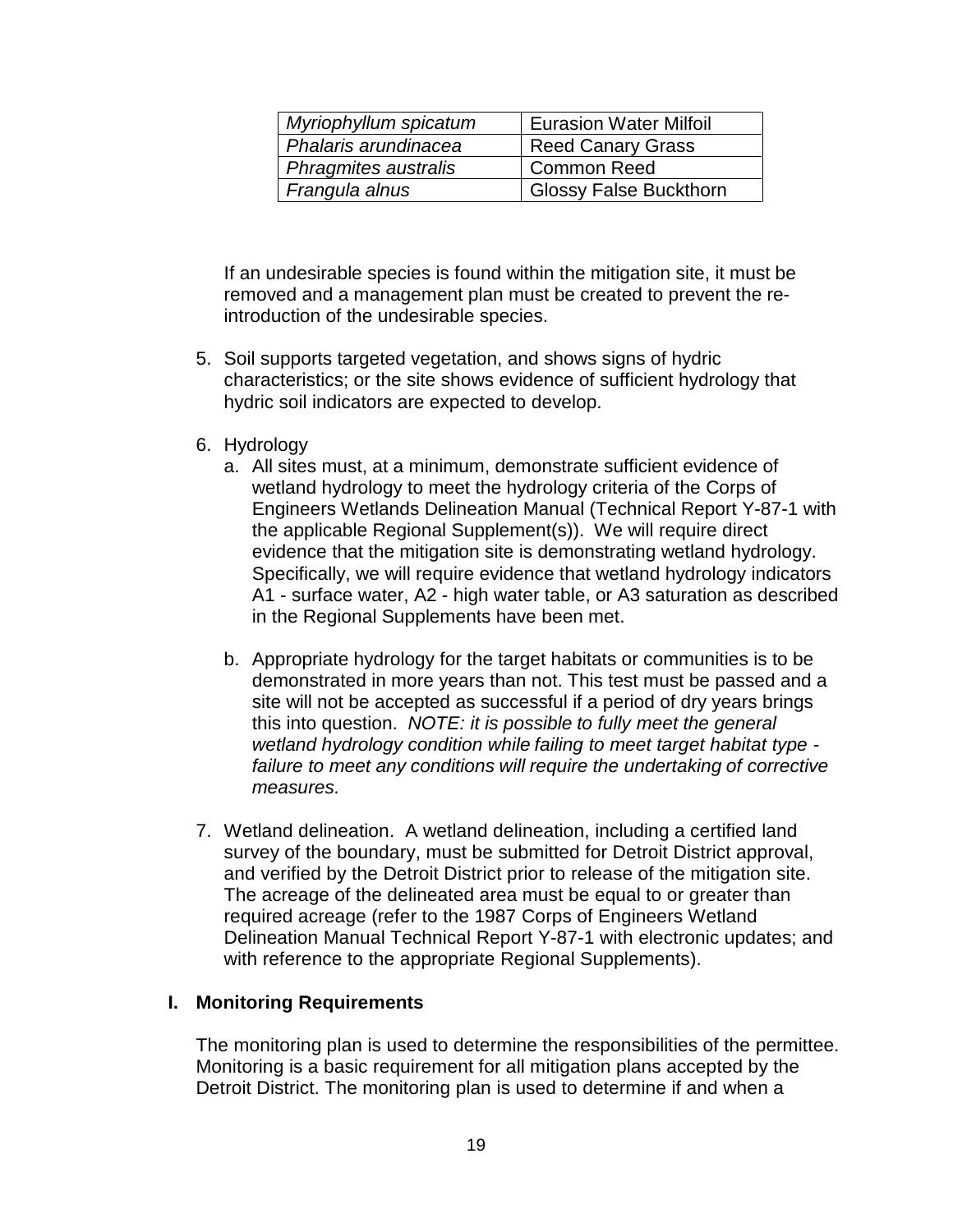compensatory mitigation site has achieved the proposed yearly and final success criteria. In addition, monitoring enables the assessment of the mitigation and identifies the need to implement corrective measures.

The duration of monitoring will be determined by the Detroit District. The type of ecosystems or habitats created or restored by mitigation will dictate the length of the monitoring period. Emergent or aquatic systems will generally require monitoring for five years. Ecosystems or habitats that include a scrub-shrub component require monitoring of no less than five years. Mitigation sites that encompass a forested component require ten years of monitoring, with field visits in seven of those years; during years one through four, six, eight and ten. The entire mitigation site must be monitored at each field visit. In certain circumstances, the Detroit District can consider waiving part of the monitoring period. The Detroit District may also extend the monitoring period to assure the site has met performance standards.

**1. Responsible Parties**. Identify party(ies) responsible for completing the monitoring. If more than one, identify primary party.

#### **2. Required Monitoring Methods**

- a. Description of proposed monitoring methods must be provided. Include monitoring schedule, sample sizes, justification for sampling schemes, and data analyses to be performed.
- b. Permanent sampling transects must be established, plotted on mitigation project drawings, and identified at the mitigation site(s). These transects must represent all plant communities within the mitigation site(s).
- c. The methods will include sampling schemes for vegetation, soil and hydrology within the mitigation sites. In addition, exotic species surveys and planted species survival rates are required.
- d. Vegetation monitoring must begin at the established sampling points no sooner than one year after the initial planting. At least one inspection must occur (during the growing season) per monitoring year for the life of the required monitoring period to document hydrology, vegetation and soils. Only one report per monitoring year is required regardless of the number of inspections.
- e. Acreage estimates of each habitat type and/or vegetative community found on the mitigation site must be provided. The acreage of all of the targeted and "non-targeted" vegetative communities/habitats must be provided and the location of these communities must be indicated on a map of the mitigation site.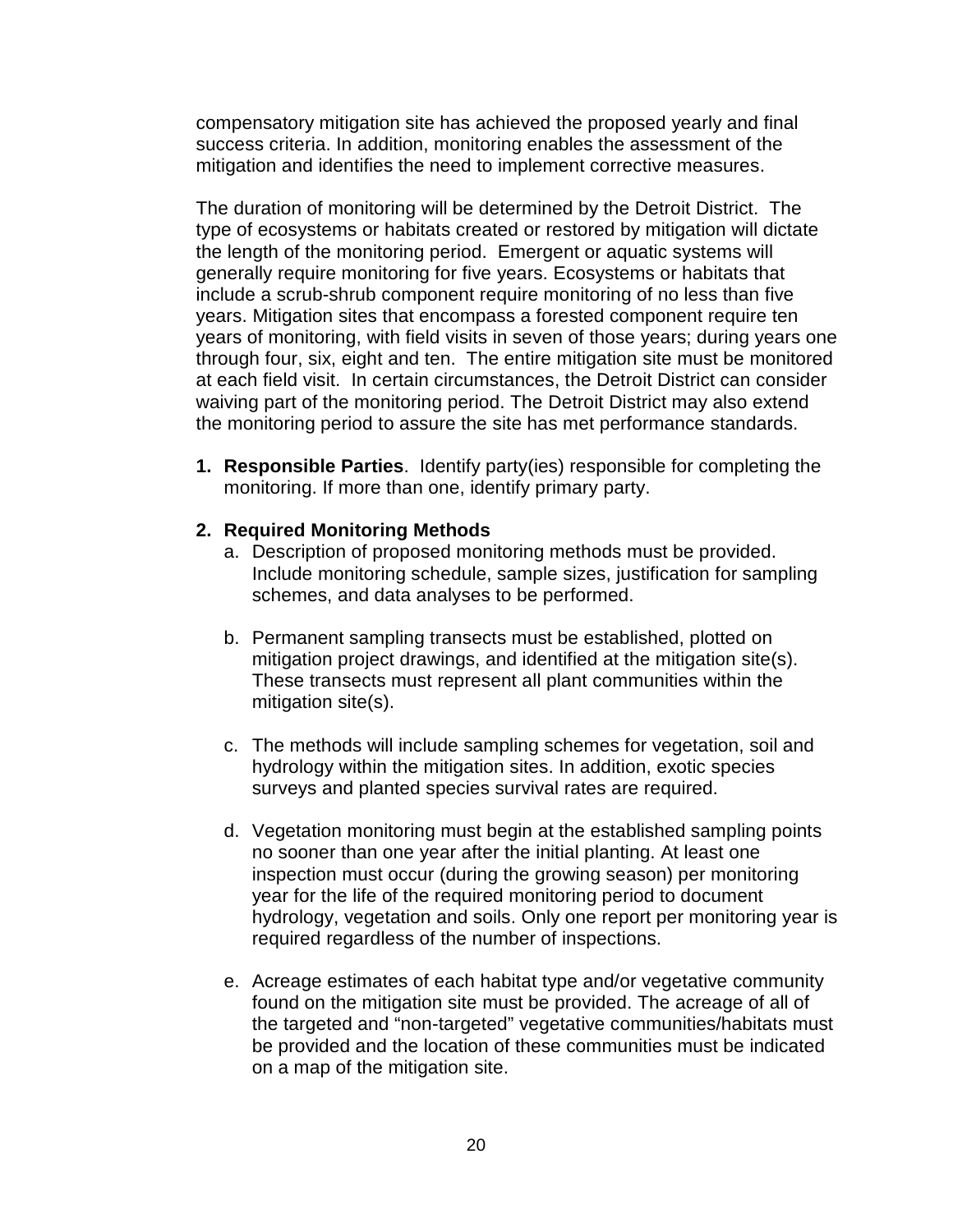- f. Photographs may be taken during each monitoring period from the same vantage point and in the same direction every year. RGL 08-03 states: "submitted photos must fit on a standard 8.5" x 11" piece of paper, dated, and clearly labeled with the direction from which the photo was taken. The photo sites must also be identified on the appropriate maps." Per RGL 08-03, photographs are to be submitted as part of the 4-page maximum Summary Data portion of the monitoring report.
- g. In order to ensure comparable assessments, continuity of monitoring methodology must be maintained.

#### **3. Optional Monitoring Methods**

Additional parameters may be monitored to adequately assess the developing mitigation site. Examples of such parameters include:

- a. Growth rates for herbaceous vegetation, trees and/or shrubs;
- b. Wildlife surveys;
- c. Amphibian surveys;
- d. Macroinvertebrate sampling; and
- e. Water quality.

#### **4. Annual Reports**

- a. Monitoring reports shall assess both the attainment of yearly target criteria and progress toward final success criteria. Reports must be submitted to the Detroit District no later than December 31. For annual reports received by the Detroit District between September 1 through December 31, field verification will be accomplished the following year. If the monitoring report is submitted early, then it will be verified that growing season. December 31 is the last date to submit the annual report. Copies of all field data sheets may be required to adequately assess the monitoring reports.
- b. Recognizing that the summer is a busy time, the Detroit District will accept a draft monitoring report submitted by August 31 for purposes of meeting the deadline for field verification activities. However, the final report must still be submitted by the December 31 deadline, and the information contained therein should be essentially the same as that in the draft submittal.
- c. RGL 08-03's format for submitting reports is provided below: *i.Project Overview (1 page)*
	- a. Detroit District Permit Number
	- b. Name of party responsible for conducting the monitoring and the date(s) the inspection was conducted.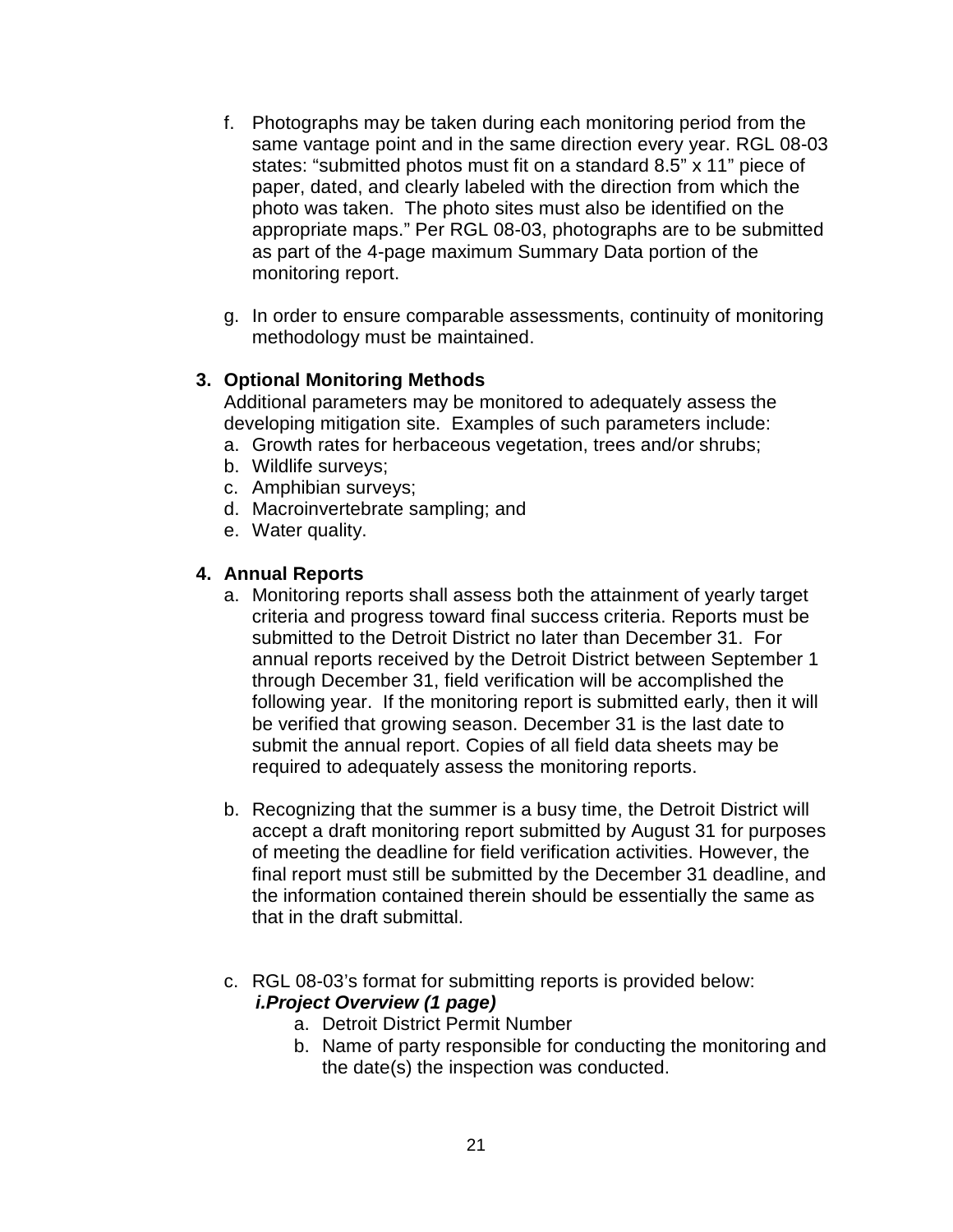- c. A brief paragraph describing the purpose of the approved project, acreage and type of aquatic resources impacted, and mitigation acreage and type of aquatic resources authorized to compensate for the aquatic impacts.
- d. Written description of the location, any identifiable landmarks of the compensatory mitigation project including information to locate the site perimeter(s), and coordinates of the mitigation site (expressed as latitude, longitudes, UTMs, state plane coordinate system, etc.).
- e. Dates the compensatory mitigation project commenced and/or was completed.
- f. Short statement on whether the performance standards are being met.
- g. Dates of any recent corrective or maintenance activities conducted since the previous report submission.
- h. Specific recommendations for any additional corrective or remedial actions.

#### *ii.Requirements (1 page***)**

List the monitoring requirements and performance standards, as specified in the approved mitigation plan, or special conditions of the DA permit, and evaluate whether the compensatory mitigation project site is successfully achieving the approved performance standards or trending towards success. A table is a recommended option for comparing the performance standards to the conditions and status of the developing mitigation site.

#### *iii. Summary Data (maximum of 4 pages)*

Summary data (e.g., tables, charts, etc.) should be provided to validate the success and/or potential challenges associated with the compensatory mitigation project. Photo documentation may be provided to support the findings and recommendations referenced in the monitoring report and to assist the PM in assessing whether the compensatory mitigation project is meeting applicable performance standards for that monitoring period. Submitted photos should be formatted to print on a standard 8 ½" x 11" piece of paper, dated, and clearly labeled with the direction from which the photo was taken. The photo location points should be identified on the appropriate maps.

### *iv. Maps and Plans (maximum of 3 pages)*

Maps should be provided to show the location of the compensatory mitigation site relative to other landscape features, habitat types, locations of photographic reference points, transects, sampling data points, and/or other features pertinent to the mitigation plan. In addition, the submitted maps and plans should clearly delineate the mitigation site perimeter(s), which will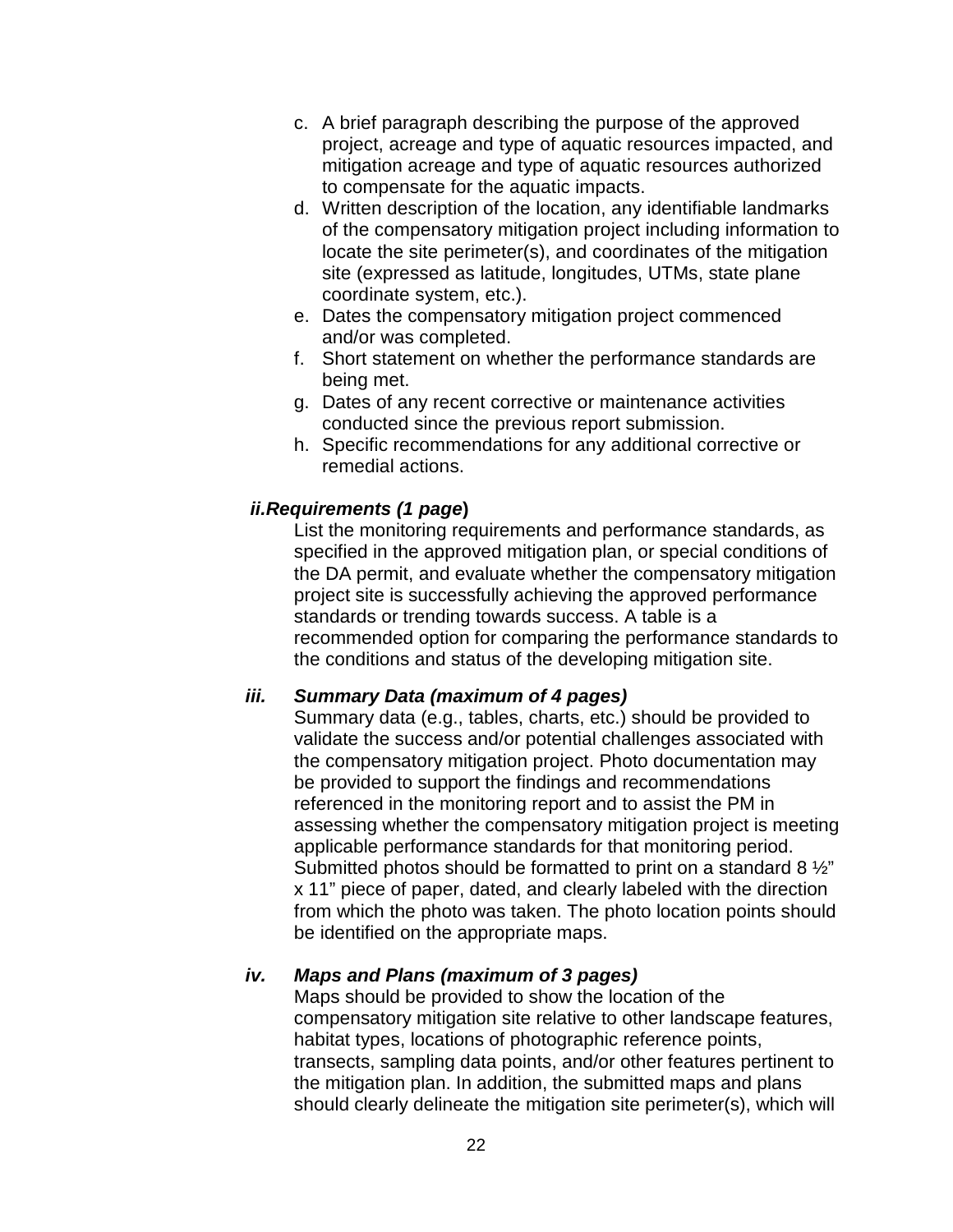assist PMs in locating the mitigation area(s) during subsequent site inspections. Each map or diagram should be formatted to print on a standard 8  $\frac{1}{2}$ " x 11" piece of paper and include a legend and the location of any photos submitted for review. As-built plans may be included.

#### *v. Conclusion (1 page)*

A general statement should be included that describes the conditions of the compensatory mitigation project. If performance standards are not being met, a brief explanation of the difficulties and potential remedial actions proposed by the permittee or sponsor, including a timetable, should be provided. The Detroit District will ultimately determine if the mitigation site is successful for a given monitoring project.

#### **5. General**

Any vegetation data submitted will include scientific name, common name and wetland indicator status. (See National Wetland Plant List [http://rsgisias.crrel.usace.army.mil/NWPL/.](http://rsgisias.crrel.usace.army.mil/NWPL/))

#### **J. Long-Term Management Plan**

- 1. Describe plan for permanent property protection. Submit a long term management plan description, if available (e.g., conservation easement, deed restriction, transfer of title). A method of funding the required long term maintenance is required. The Detroit District prefers a non-wasting fund payable to the long term manager, such as an endowment or trust set up specifically for use at the mitigation site.
- 2. All mitigation required by Detroit District permits is permanent unless otherwise noted in the permit document. The Detroit District may take enforcement action even after the identified monitoring period has ended.

#### **K. Adaptive Management Plan**

An adaptive management plan must be included in the mitigation plan, identifying the party(ies) and responsibilities of all parties. A signed management agreement must include a strategy to address unforeseen changes in site conditions or other factors that may affect success of the mitigation project in accordance with its performance standards. Additional requirements include:

- 1. The property owner must be clearly identified as one of the responsible parties.
- 2. This agreement must be in writing and submitted to the Detroit District for review.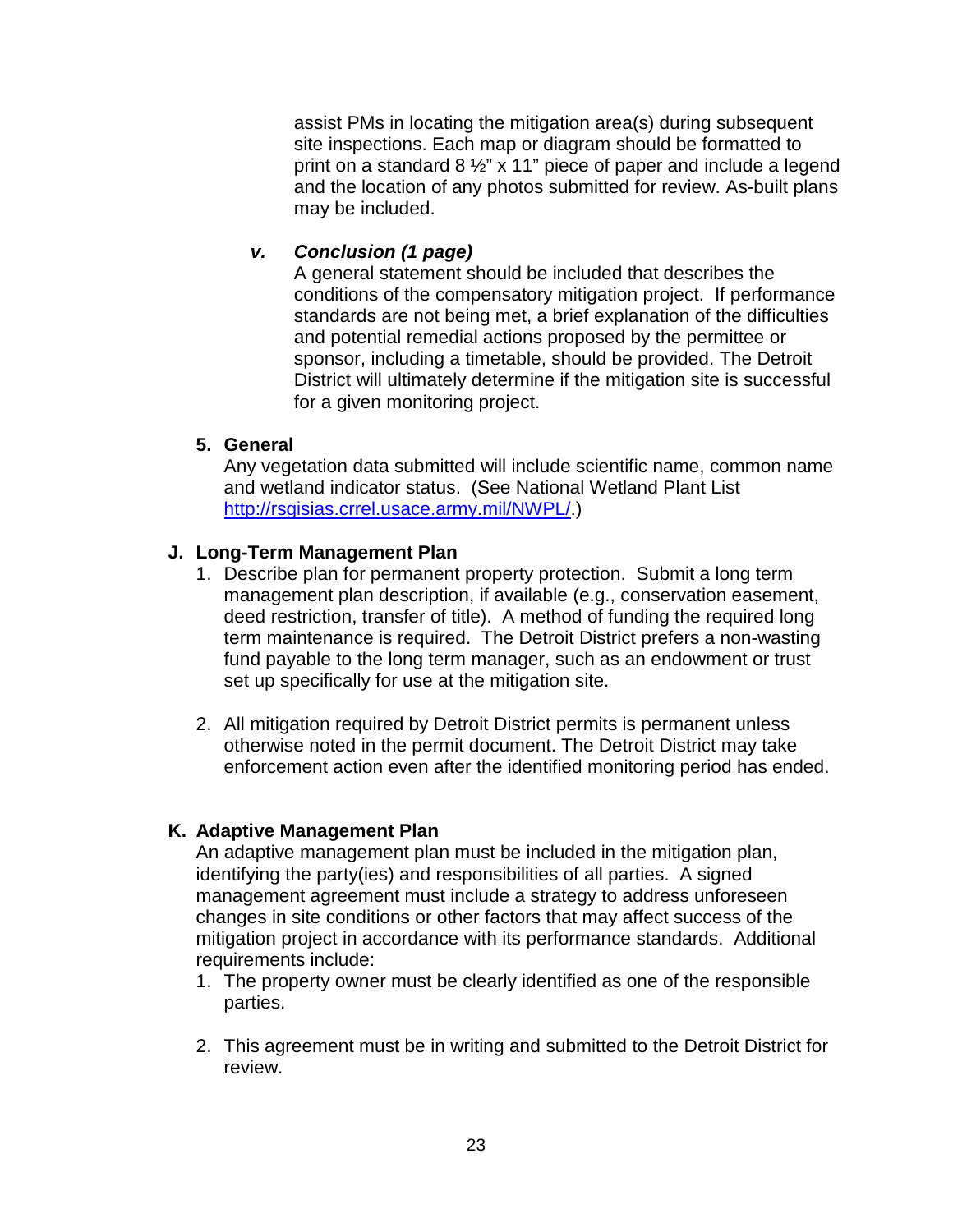- 3. Identification of Potential Challenges
	- a. Identify the potential challenges to the mitigation plan such as flooding, drought, invasive species, seriously degraded conditions, adjacent property problems, animal/waterfowl degradation to planted species, etc., that will pose a risk to the mitigation success.
	- b. Discuss how the mitigation plan accommodates these challenges along with potential remedial measures in the event that mitigation does not meet performance standards in a timely manner.
		- i. For example, will there be degradation of the mitigation by muskrats or waterfowl? If so, what methods are proposed to protect the newly planted species?
		- ii. Indicate what entity, if any, controls water flow and the associated water control structure(s) onto, or off of, the mitigation site. Arrangements must be made by the applicant that guarantees a sufficient water supply to sustain the mitigation wetland based upon the permitted design specification.
	- c. The mitigation plan must identify the methods proposed to prevent the introduction and establishment of invasive species, as well as methods proposed to eradicate and control such species.
	- d. The following hydrophytic species must be excluded from the mitigated wetland during the management phase:

| Alliaria petiolata    | <b>Garlic Mustard</b>         |
|-----------------------|-------------------------------|
| Lythrum salicaria     | <b>Purple Loosestrife</b>     |
| Myriophyllum spicatum | <b>Eurasion Water Milfoil</b> |
| Phalaris arundinacea  | <b>Reed Canary Grass</b>      |
| Phragmites australis  | <b>Common Reed</b>            |
| Frangula alnus        | <b>Glossy False Buckthorn</b> |

4. Remedial Measures

Corrective actions may be required if a mitigation site is not fully successful. Describe procedures to allow for modifications of performance standards if the mitigation project has unanticipated changes or time limits cannot be met.

#### **L. Financial Assurances**

**1.** *Identify Responsibilities.* Identify the part(ies) responsible to establish and manage the financial assurance, the type of financial instrument, release and forfeiture conditions and schedule for mitigation phases including, but not limited to: construction; maintenance; monitoring; remedial measures;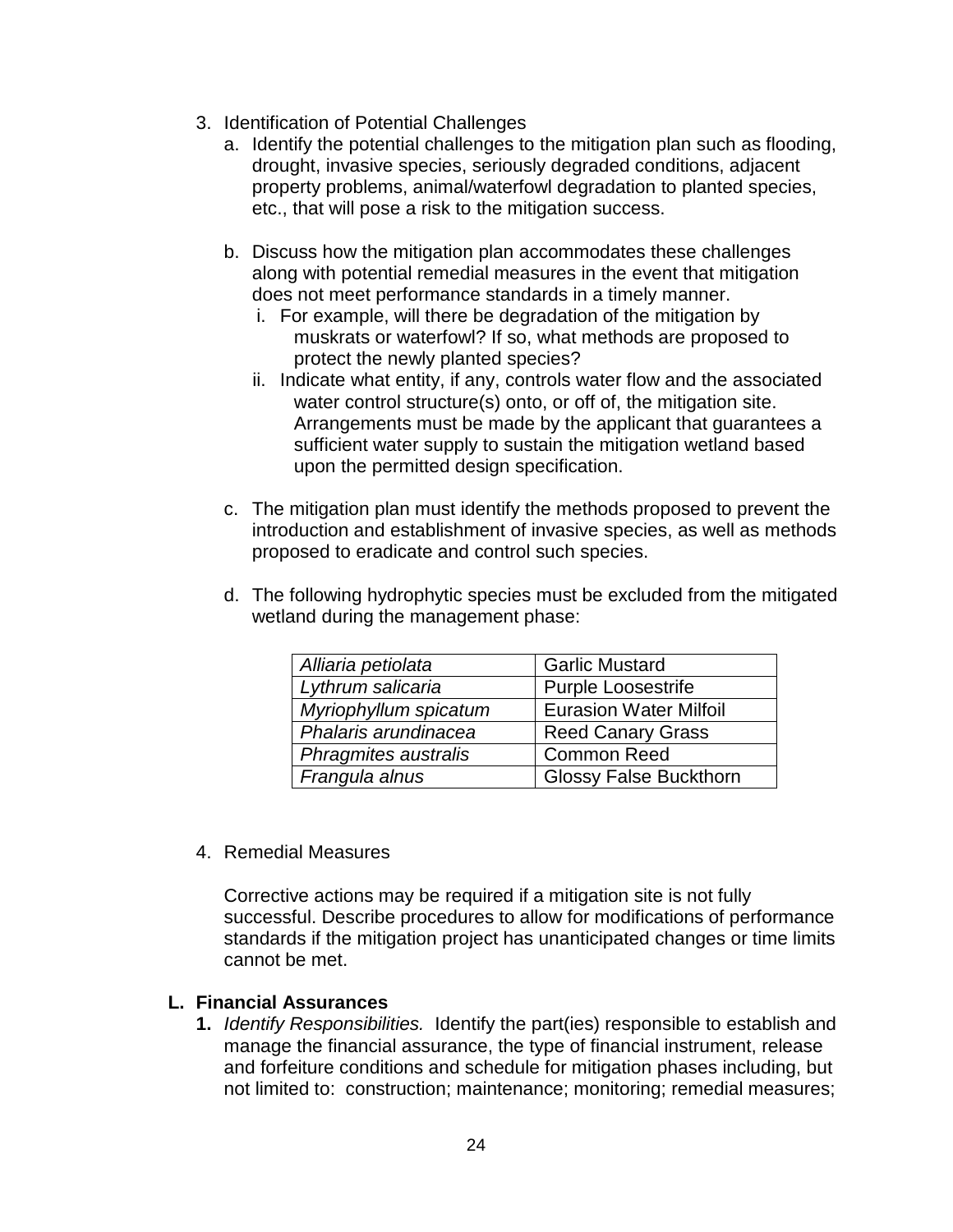and mitigation success. Costs may be incurred to replace or repair structures on the site or to manage the mitigation site.

- **2.** *Types of assurances.* Financial assurances may be required for projects with large mitigation sites or if the likelihood of success appears to be quite low. The applicant/owner may be required to secure a performance bond held by an approved surety, a letter of credit or other financial assurance to ensure that a mitigation project is constructed, operated, monitored, and maintained in accordance with the permit. The Detroit District strongly prefers use of a performance bond as described in [RGL](http://www.usace.army.mil/Portals/2/docs/civilworks/RGLS/rgl05_01.pdf)  [05-01.](http://www.usace.army.mil/Portals/2/docs/civilworks/RGLS/rgl05_01.pdf) Use of other types of assurances will be reviewed by the Detroit District on a case-by-case basis. Financial assurances are intended so that funds will be available to provide for monitoring, management and maintenance of the mitigation site or if there is damage to the site or a structure on site.
- **3.** *Schedule.* Financial assurance will be reviewed and adjusted to reflect current economic factors.

#### **M. Other Information as Required**

The District Engineer may require additional information to determine the appropriateness, feasibility, and practicability of the compensatory mitigation project. The applicant should perform title research on proposed mitigation sites and consider what liens, easements or other encumbrances may exist. The applicant should provide a list of these encumbrances to the Detroit District with a discussion of how any future maintenance may affect the mitigation site. Applicants should be aware of and consider any threats of changes in hydrological conditions due to changes in drainage arrangements, or maintenance of existing drains that could alter mitigation site hydrology.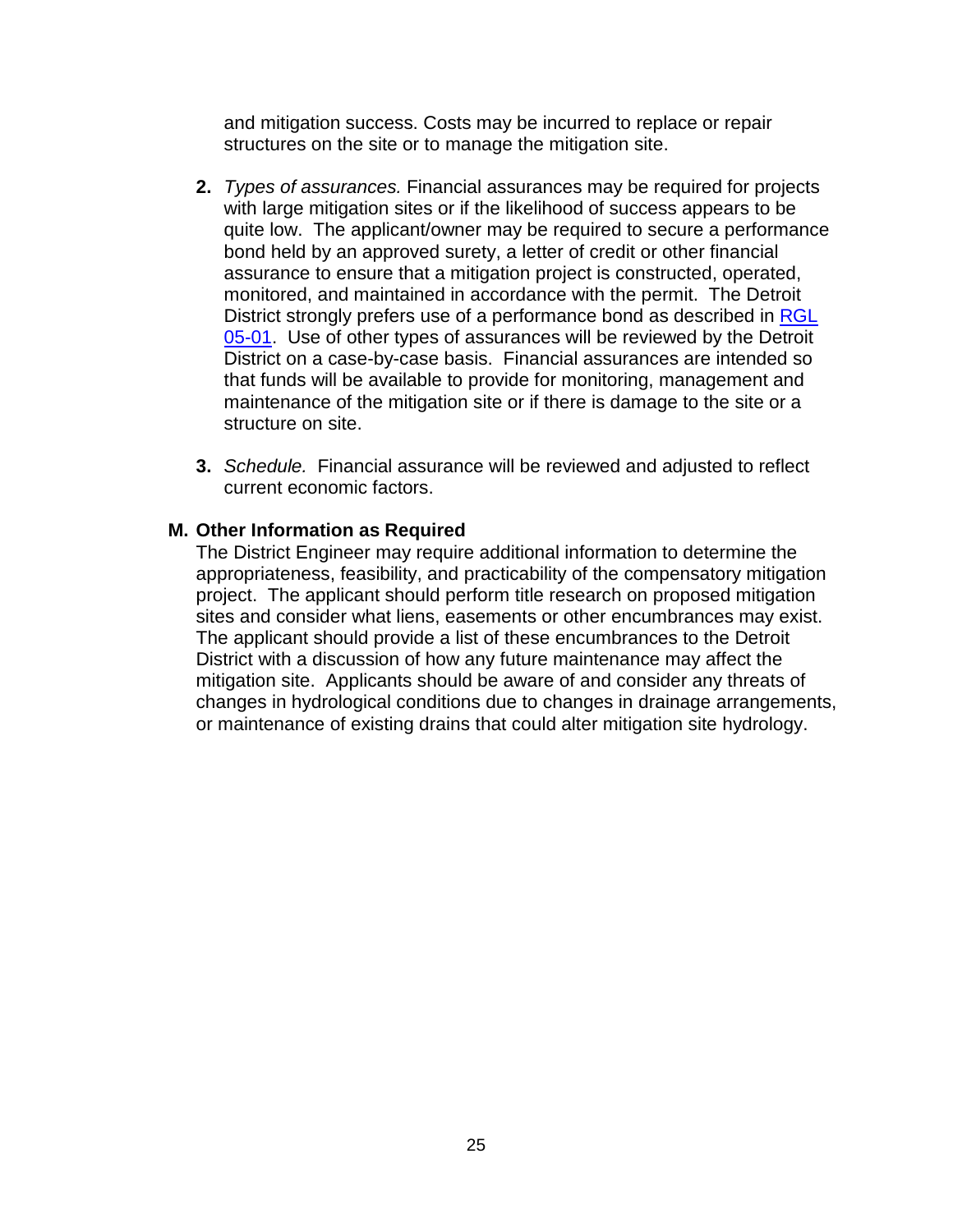# **Appendix A: Definitions**

#### **III. Definitions – See in the Federal Mitigation Rule: 33 CFR 332.2. Fed Register pages 19671 – 19672.**

Adaptive Management: The development of a management strategy that anticipates likely challenges associated with compensatory mitigation projects and provides for the implementation of actions to address those challenges, as well as unforeseen changes to those projects. It requires consideration of the risk, uncertainty, and dynamic nature of compensatory mitigation projects and guides modification of those projects to optimize performance. It includes the selection of appropriate measures that will ensure that the aquatic resource functions are provided and involves analysis of monitoring results to identify potential problems of a compensatory mitigation project and the identification and implementation of measures to rectify those problems.

Buffer: An upland, wetland and/or riparian area that protects and/or enhances aquatic resource functions associated with wetland, rivers, streams, lakes from disturbances associated with adjacent land uses.

Detroit District: The U.S. Army Corps of Engineers, Detroit District

Compensatory Mitigation: Replacement of aquatic resources and its functions, values, and services, for the purposes of compensating for unavoidable adverse impacts which remain after all appropriate and practicable avoidance and minimization has been achieved. The replacement of the wetland functions, values, and services is generally accomplished through wetland restoration (re-establishment or rehabilitation), establishment, enhancement, or in exceptional circumstances, wetland preservation.

Department of the Army Permits or DA Permits: Authorizations for certain work and structures in navigable waters and for the discharge of dredged or fill material into waters of the United States, including wetlands, issued by the U.S. Army Corps of Engineers pursuant to Section 404 of the Clean Water Act and/or Sections 9 or 10 of the Rivers and Harbors Act of 1899.

Diversity Index: A mathematical derivation that describes species diversity at a site.

Enhancement: The manipulation of the physical, chemical, or biological characteristics of an aquatic resource to heighten, intensify or improve a specific aquatic resource function(s). Enhancement results in the gain of selected aquatic resource function(s) but may also lead to a decline in other aquatic resource function(s). Enhancement does not result in a gain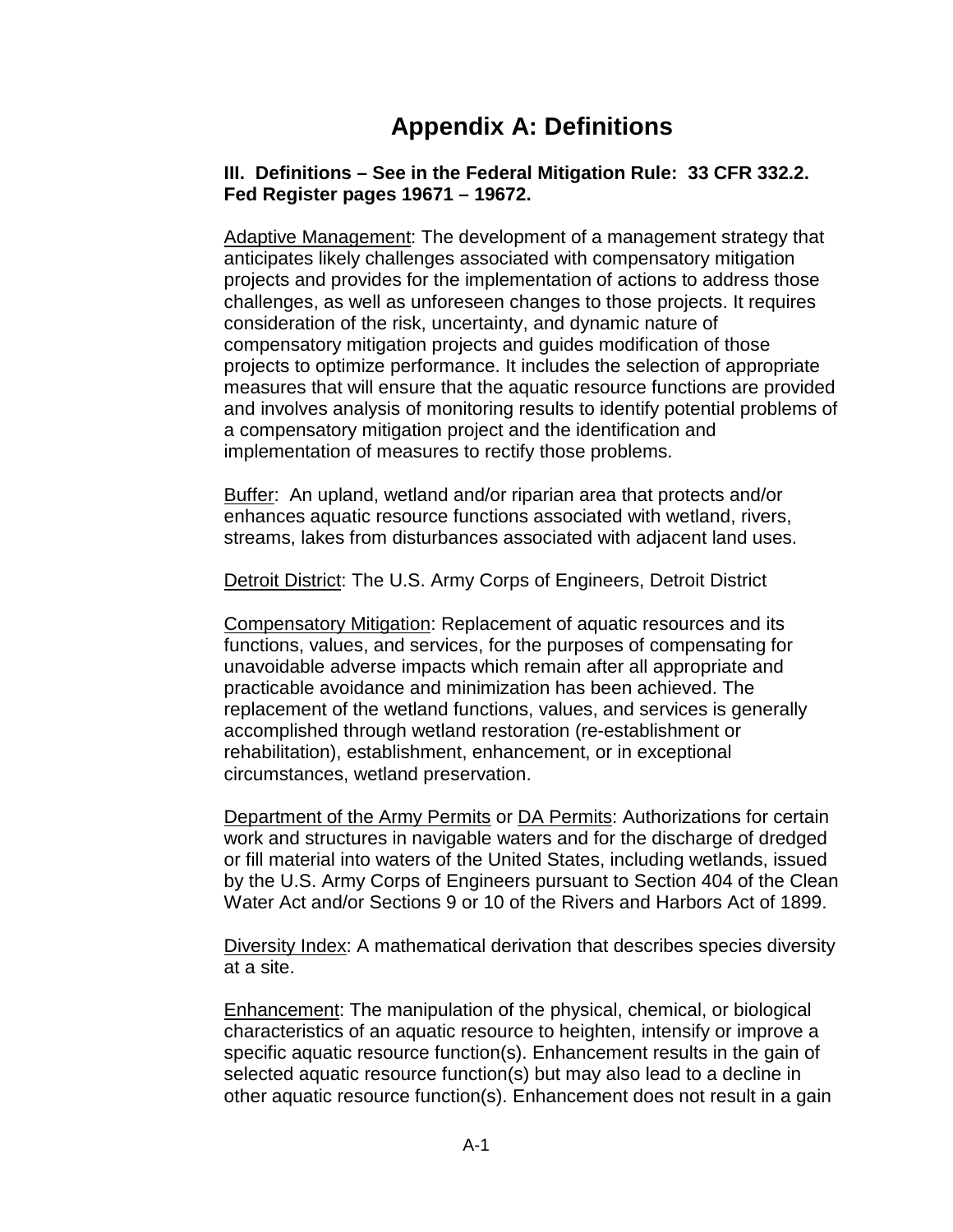in aquatic resource area. Because impacts associated with individual projects that propose mitigation will, in virtually all cases, be permanent, only enhancement that results in permanent improvement of functions, values, and services of aquatic resources will be acceptable. .

Establishment (Creation): The manipulation of the physical, chemical, or biological characteristics present to develop an aquatic resource that did not previously exist at an upland site. Establishment results in a gain in aquatic resource area and functions.

Floristic Quality Assessment (FQA): A method for evaluating the floristic integrity of sites, based on the number of species present and each species "mean conservatism," or likelihood to represent the indigenous nature of flora in a region.

Free to Grow: Tree or shrub sufficiently vigorous to need little further maintenance or monitoring. Trees would generally be a minimum of 2 meters tall with intact, healthy upper branches. Shrubs would generally be a minimum of 1 meter tall with intact, healthy upper branches.

Functions: The physical, chemical, and biological processes that occur in ecosystems.

Growing Season: The period of the year when plants are actively growing. Methods of determining the beginning and ending dates include field observation of plant growth and senescence, field measurement of soil temperature, and estimation from median dates of 28 degree air temperature as described in the Regional Supplements to the Corps of Engineers Wetland Delineation Manual (Northcentral and Northeast Regional Supplement, pp. 78-81 and Midwest Regional Supplement, pp.70-72).

Hydric Soil: Soil that was formed under conditions of saturation, flooding or ponding long enough during the growing season to develop anaerobic conditions in the upper part. The concept of hydric soils includes soils developed under sufficiently wet conditions to support the growth and regeneration of hydrophytic vegetation. Soils that are sufficiently wet because of artificial measures are included in the concept of hydric soils. Also, soils in which the hydrology has been artificially modified are hydric if the soil, in an unaltered state, was hydric. Some series, designated as hydric, have phases that are not hydric depending on water table, flooding, and ponding characteristics. (Northcentral and Northeast Regional Supplement pp. 32, 36 and Midwest Regional Supplement, p. 32)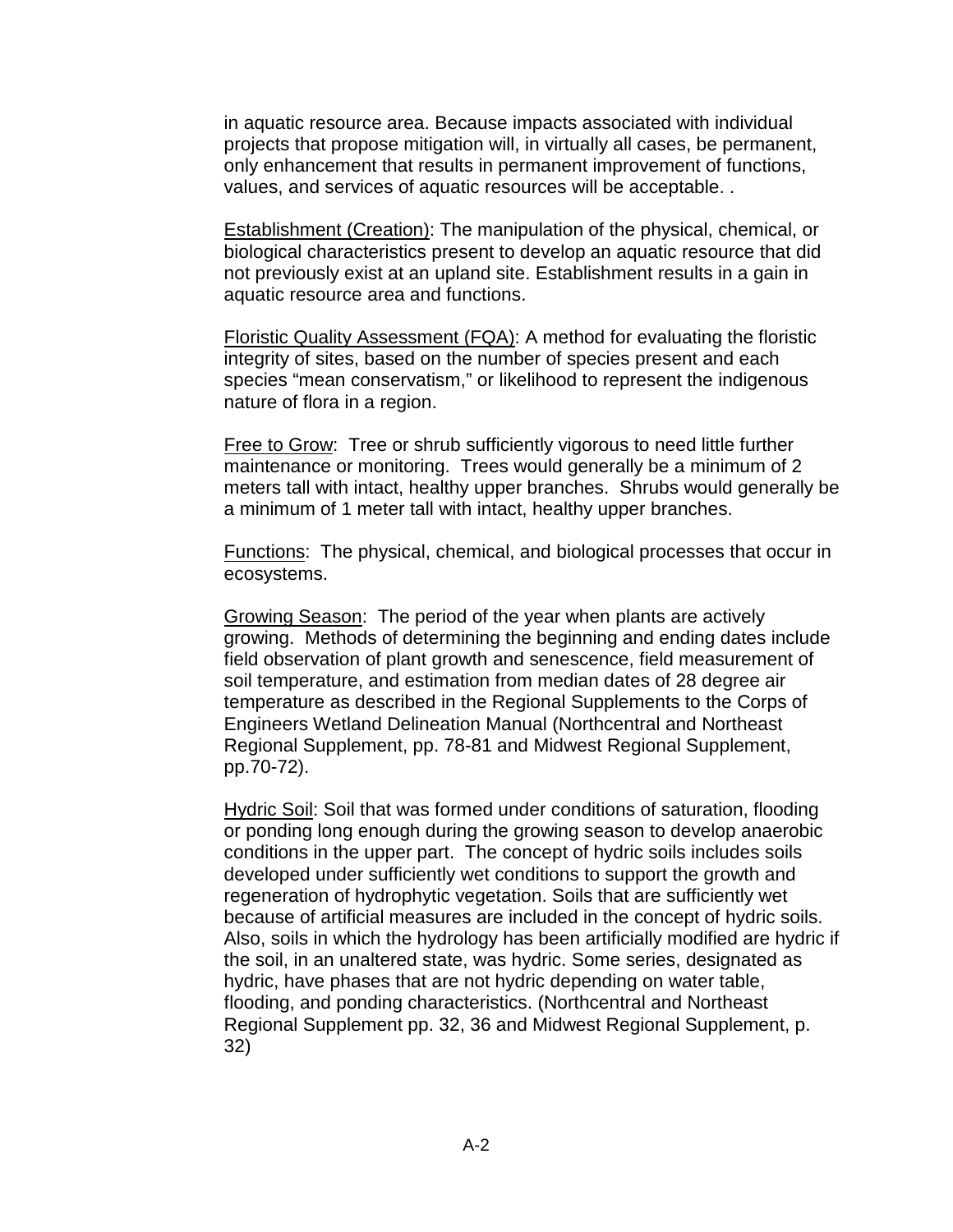Hydrophytic Vegetation: The community of macrophytes that occurs in areas where inundation or soil saturation is either permanent or of sufficient frequency and duration to influence plant occurrence. Hydrophytic vegetation is present when the plant community is dominated by species that require or can tolerate prolonged inundation or soil saturation during the growing season. (Northcentral and Northeast Regional Supplement, p.15 and Midwest Regional Supplement, p.15)

In-kind Mitigation: A resource of a similar structural and functional type to the impacted resource.

Invasive Species: A species that demonstrates rapid growth and spread, invades habitats, and displaces other species. Species that are prolific seed producers, have high seed germination rates, easily propagated asexually by root or stem fragments, and/or rapidly mature predispose a plant to be an invasive. Example: The Hybrid Cattail (*Typha* x *glauca*), a cross between native cattails, is extremely aggressive and out-competes its parents and other native species when established. Alien species that are predisposed to invasiveness have the added advantage of being relatively free from predators (herbivores, parasites and disease) and can, therefore, expend more energy for growth and reproduction.

Management: Actions taken within a mitigation site to establish and maintain desired habitat conditions. Representative management actions include, but are not limited to, water level manipulations, herbicide use, mechanical plant removal, and prescribed burning.

Mitigation: A process including avoiding, minimizing, rectifying, reducing, or compensating for losses of aquatic resource functions, values, and services.

Monitoring: A specific program of data collection which documents the physical, chemical, and biological characteristics of the Mitigation site, for the purpose of determining compliance with performance standards established.

Native: Species known to be historically natural and present at the location and habitat prior to humans' introduction of species to the area from other geographic sources.

Non-native: Also referred to as alien, exotic or invasive species. Organisms that are not native to the geographic location and habitat. There is no component of harmfulness included, although non-native species often are harmful to the native populations.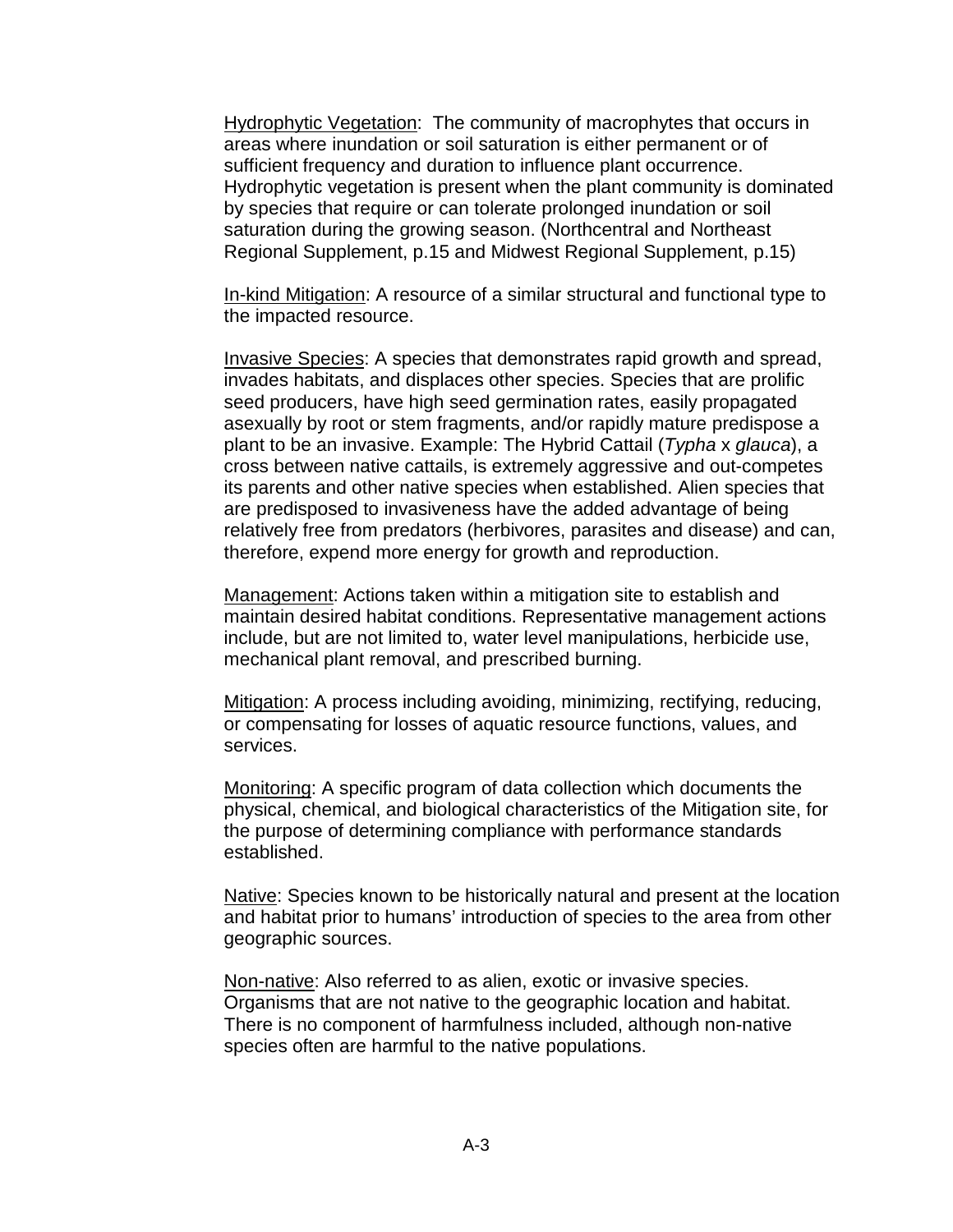Off-site Mitigation: An area that is neither located on the same parcel of land as the impact site, nor on a parcel of land contiguous to the parcel containing the impact site.

On-site Mitigation: An area located on the same parcel of land as the impact site, or on a parcel of land contiguous to the impact site.

Out-of-kind Mitigation: A resource of a different structural and functional type from the impacted resource.

Performance Standards: Observable or measurable physical (including hydrological), chemical and/or biological attributes that are used to determine if a compensatory mitigation project meets its objectives.

Permittee-Responsible Mitigation: An aquatic resource restoration, establishment, enhancement, and/or preservation activity undertaken by the permittee (or an authorized agent or contractor) to provide compensatory mitigation for which the permittee retains full responsibility.

Preservation: The removal of a threat to, or preventing the decline of, aquatic resources by an action in or near those aquatic resources. This term includes activities commonly associated with the protection and maintenance of aquatic resources through the implementation of appropriate legal and physical mechanisms. Preservation does not result in a gain of aquatic resource area or functions.

Restoration: The manipulation of the physical, chemical, or biological characteristics of a site with the goal of returning natural/historic functions to a former or degraded aquatic resource. For the purpose of tracking net gains in aquatic resource area, restoration is divided into two categories:

- 1. Re-establishment: The manipulation of the physical, chemical, or biological characteristics of a site with the goal of returning natural/historic functions to a former aquatic resource. Reestablishment results in rebuilding a former aquatic resource and results in a gain in aquatic resource area.
- 2. Rehabilitation: The manipulation of the physical, chemical, or biological characteristics of a site with the goal of repairing natural/historic functions to a degraded aquatic resource. Rehabilitation results in a gain in aquatic resource function, but does not result in a gain in aquatic resource area.

Services: The benefits that human populations receive from functions that occur in ecosystems.

Standard Permit: A standard, individual permit issued under the authority of section 404 of the Clean Water Act and/or sections 9 or 10 of the Rivers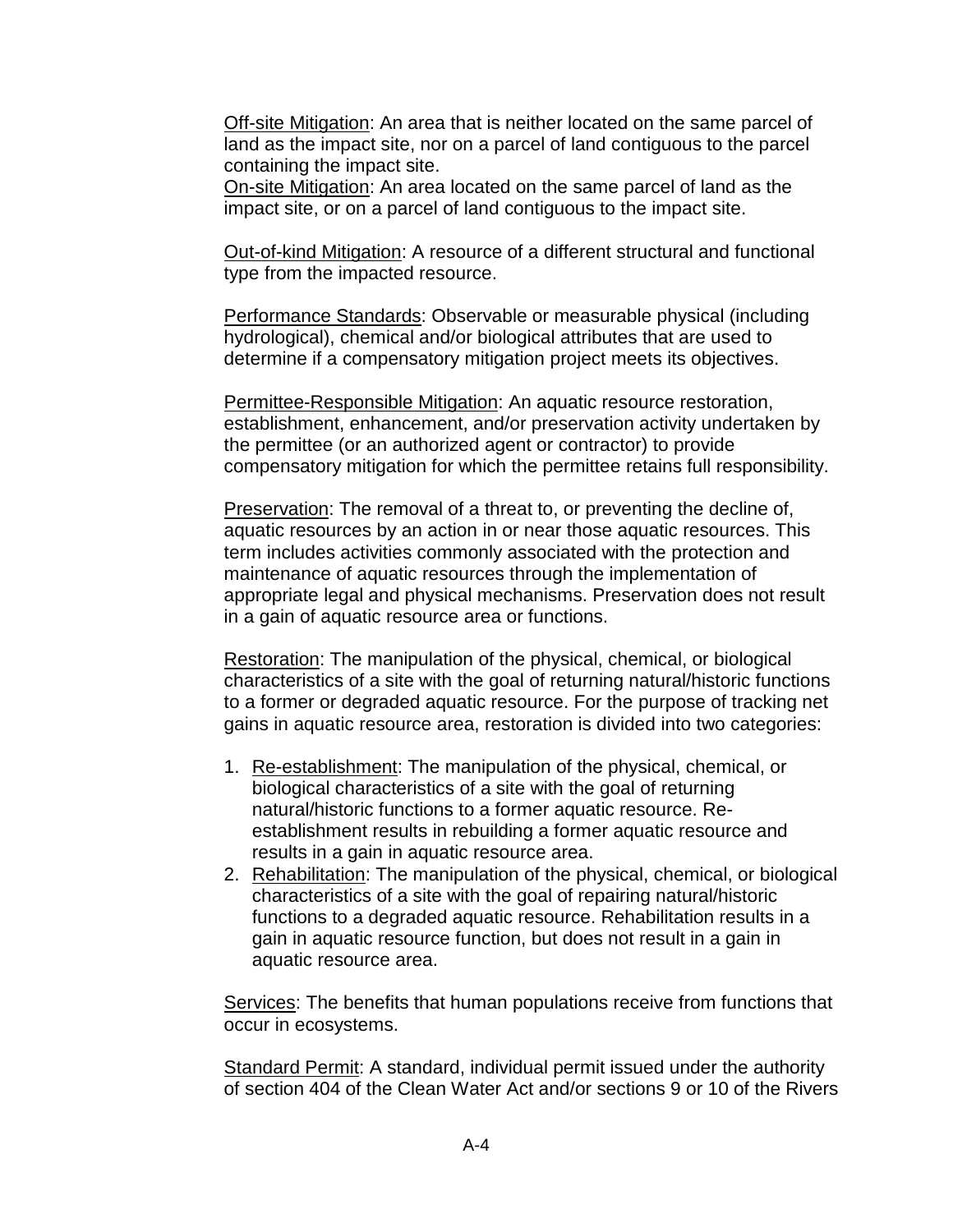and Harbors Act of 1899.

Site Development Plan (Mitigation Plan): A plan for the proposed mitigation site that identifies all actions that will be undertaken to generate mitigation. Representative elements of the site development plan include, but are not limited to, plans for site grading, re-vegetation, establishment of hydrology, erosion control, structures, proposed utilities, management, and monitoring.

Temporal Loss: The time lag between the loss of aquatic resource functions caused by the permitted impacts and the replacement of aquatic resource functions at the compensatory mitigation site. Higher compensation ratios may be required to compensate for temporal loss. When the compensatory mitigation project is initiated prior to, or concurrent with, the permitted impacts, the Detroit District may determine that compensation for temporal loss is not necessary, unless the resource has a long development time.

Waters of the United States: Those areas subject to U.S. Army Corps of Engineers regulatory authority pursuant to Section 404 of the Clean Water Act and Section 10 of the Rivers and Harbors Act of 1899, as defined at 33 C.F.R. Part 328.3(a).

Watershed: A land area that drains to a common waterway, such as a stream, lake, estuary, wetland, or ultimately the ocean.

Watershed Approach: An analytical process for making compensatory mitigation decisions that support the sustainability or improvement of aquatic resources in a watershed. It involves consideration of watershed needs, and how locations and types of compensatory mitigation projects address those needs. A landscape perspective is used to identify the types and locations of compensatory mitigation projects that will benefit the watershed and offset losses of aquatic resource functions, values, and services caused by activities authorized by DA permits. The watershed approach may involve consideration of landscape scale, historic and potential aquatic resource conditions, past and projected aquatic resource impacts in the watershed, and terrestrial connections between aquatic resources when determining compensatory mitigation requirements for DA permits.

Watershed Plan: A plan developed by federal, tribal, state and/or local government agencies or appropriate non-governmental organizations, in consultation with relevant stakeholders, for the specific goal of aquatic resource restoration, establishment, enhancement, or preservation. A watershed plan addresses aquatic resource conditions in the watershed, multiple stakeholder interests, and land uses. Watershed plans may also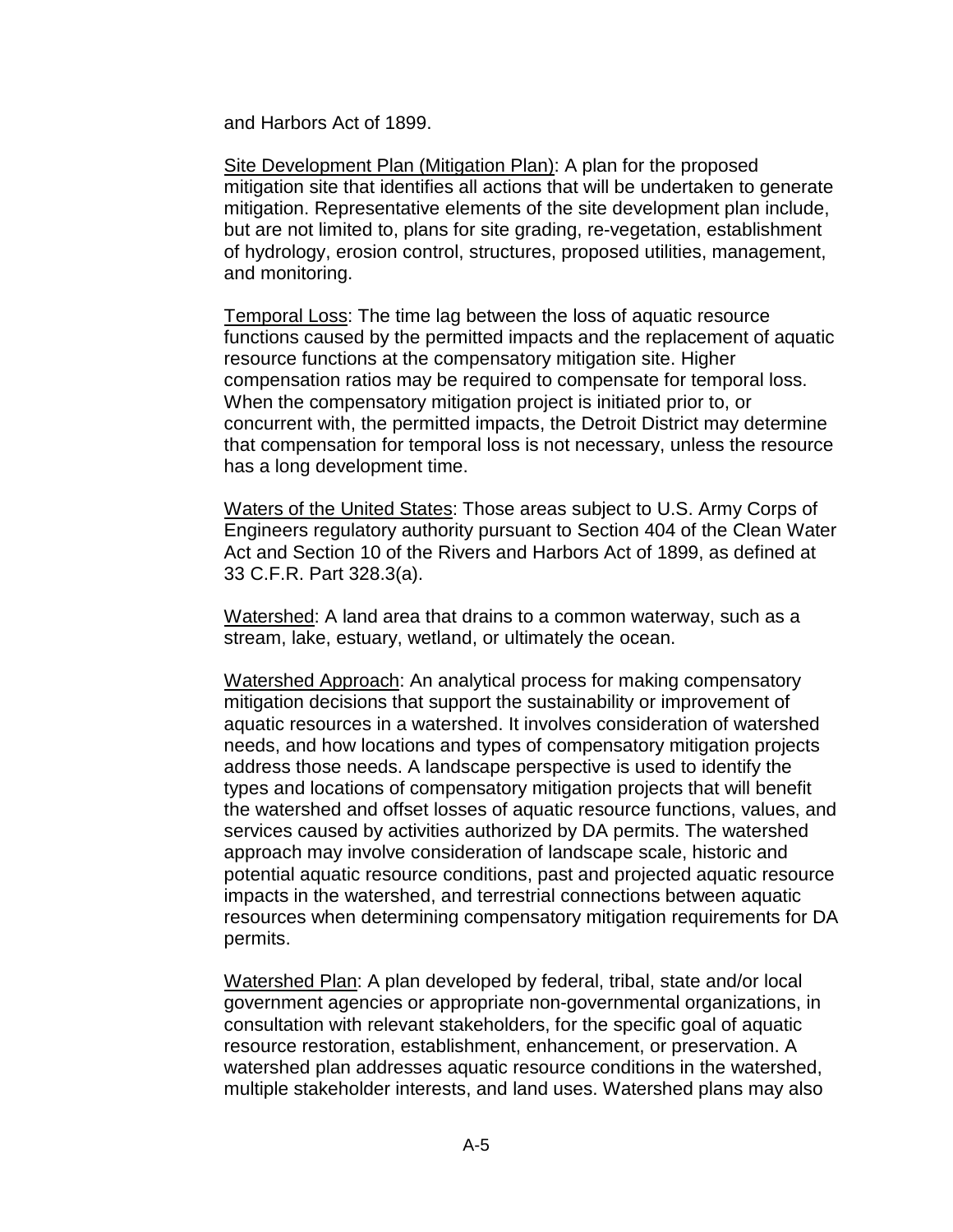identify priority sites for aquatic resource restoration and protection. Examples of watershed plans include special area management plans, advance identification programs, and aquatic resource management plans.

Wetlands: Areas that are inundated or saturated by surface water or groundwater at a frequency and duration sufficient to support, and that under normal circumstances do support, a prevalence of vegetation typically adapted for life in saturated soil conditions. Examples of wetland types may be found in Classification of Wetlands and Deepwater Habitats of the United States, (December 1979), published by the United States Fish and Wildlife Service, or in Wetland Plants and Plant Communities of Minnesota and Wisconsin (1987), by Eggers and Reed.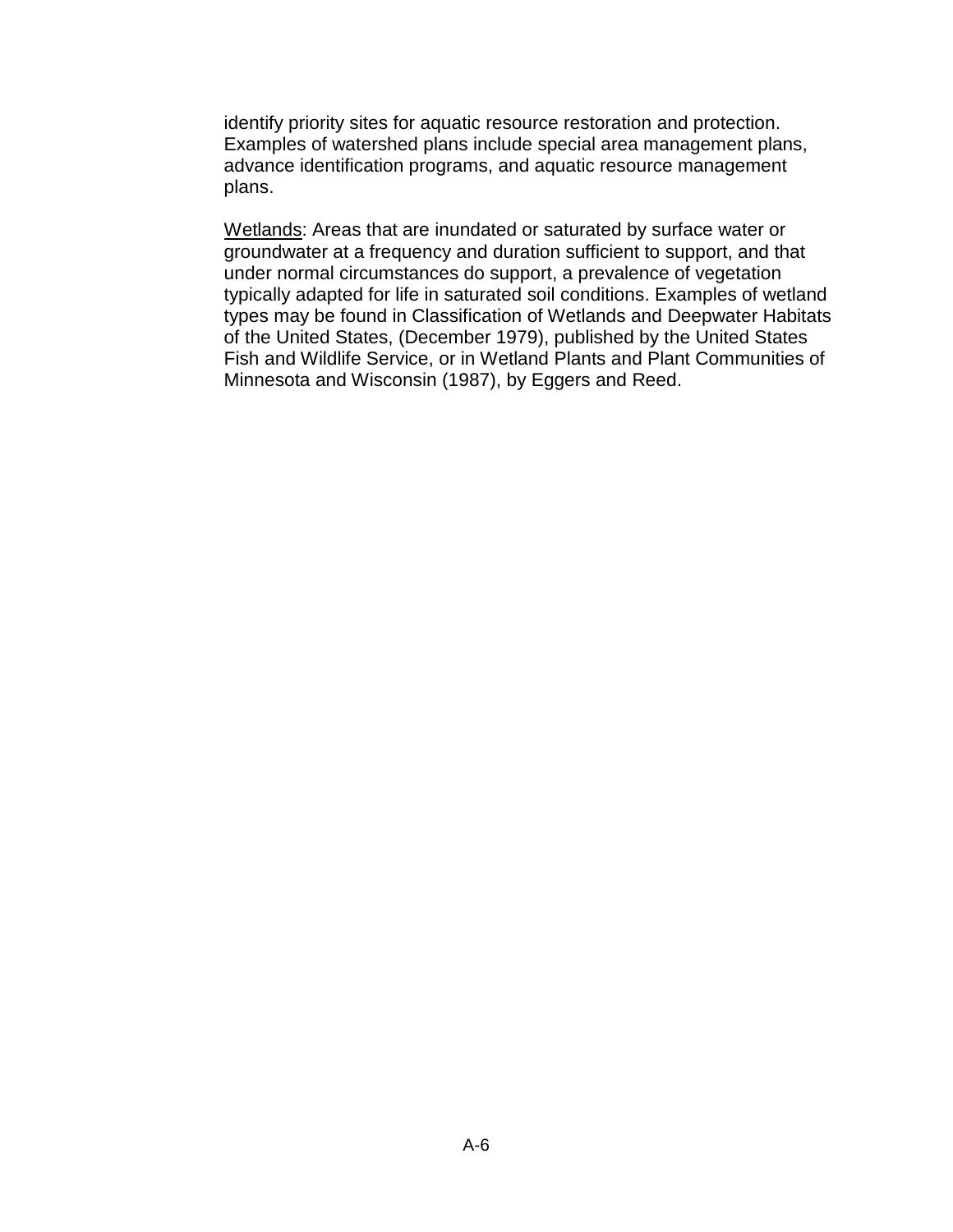# **Appendix B: Mitigation Plan Checklist**

#### **I. Objectives**

- A. Describe resource types and amounts to be provided
- B. Provide method of compensation (restoration, establishment, etc.)
- C. Describe how anticipated functions, values, services will address watershed needs

#### **II. Site Selection**

- A. Describe factors considered in selecting mitigation site
- B. Include watershed needs, off-site versus on-site alternatives
- C. Show site is suitable for an ecologically self-sustaining mitigation project
- D. Include current and future land uses and compatibility

#### **III. Site Protection Instrument**

- A. Provide legal arrangements and instrument to protect mitigation site
- B. Provide information on site ownership
- C. Provide information on all responsible parties

#### **IV. Baseline Information**

- A. Describe both impact site and mitigation site
- B. Include historic and present plant, hydrology, and soil conditions
- C. Provide a delineation of waters of the United States

#### **V. Determination of Credits**

- A. Describe how the number of credits to be generated was determined
- B. Describe how the mitigation will provide required compensation for permitted, unavoidable impacts to aquatic resources

#### **VI. Mitigation Work Plan**

- A. Location and boundaries of mitigation site
- B. Describe planned hydrology, vegetation, soils, and buffers
- C. Construction Plan; timing, sequence, source of water, grading, erosion control measures
- D. Provide methods to establish planned plant community
- E. Describe methods for invasive plant species control

#### **VII. Maintenance Plan**

- A. List parties and responsibilities
- B. Provide maintenance plan and schedule
- C. Describe how planned activities will ensure continued viability of planned aquatic resources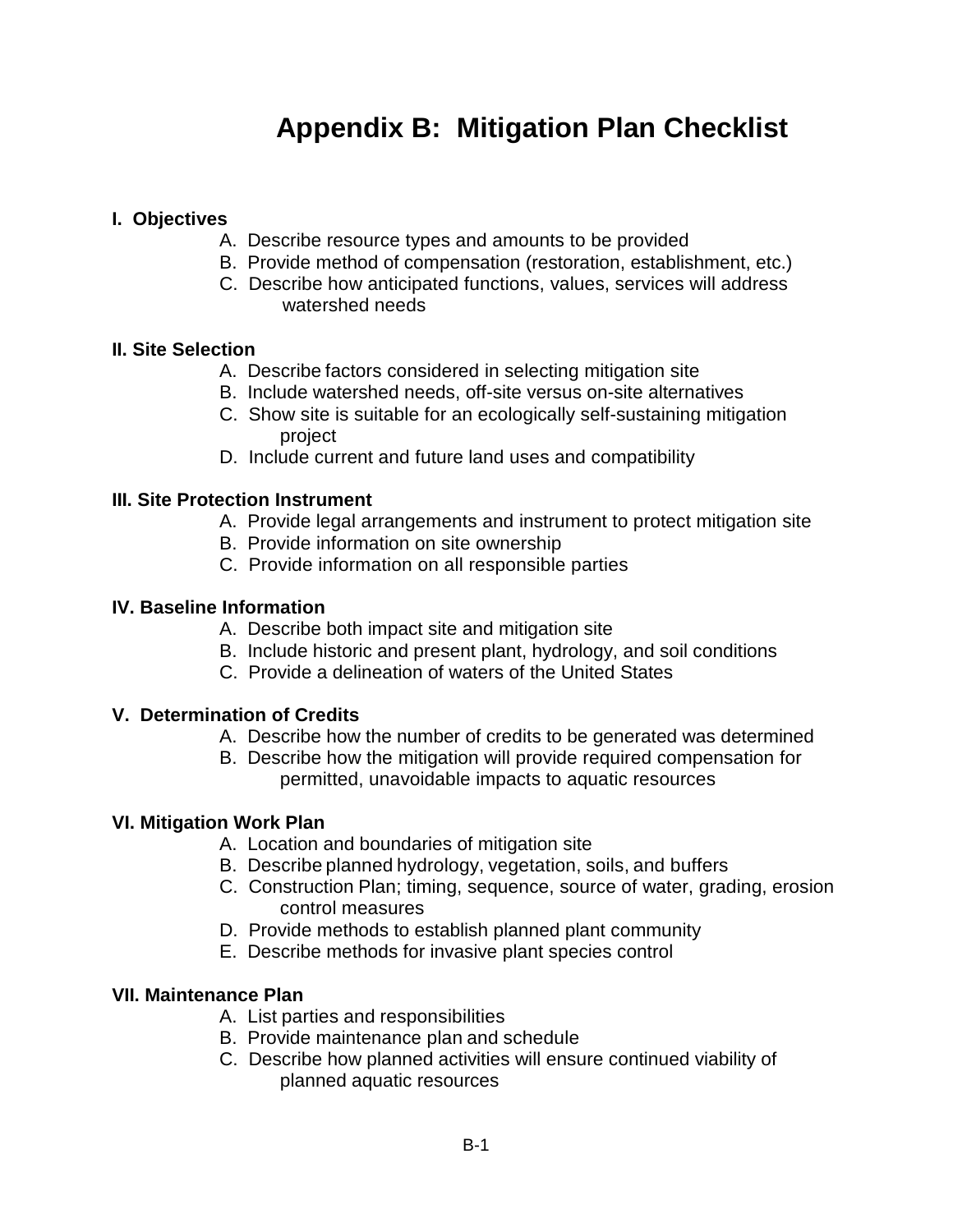#### **VIII. Performance Standards**

- A. Identify interim standards and final success criteria for
	- > Hydrology appropriate to planned resources
	- > Vegetation appropriate to planned resources
	- > Areal limits for unvegetated areas, and areas with invasive plant species

#### **IX. Monitoring Requirements and Plan**

- A. Provide monitoring schedule
- B. Identify all responsible parties; identify their responsibilities
- C. Specify data to be collected, including assessment tools and methodologies
- D. Describe how performance standards are or are not being met
- E. Recommend whether adaptive management is needed

#### **X. Long-Term Management Plan**

- A. Describe management after performance standards are achieved
- B. Provide task list, schedule, and annualized costs
- C. Provide long-term financing mechanism
- D. Identify long-term manager and responsible party

#### **XI. Adaptive Management Plan**

- A. Identify all responsible parties; identify their responsibilities
- B. Provide remedial measures to address unforeseen changes in site condition

#### **XII. Financial Assurances**

- A. Identify all parties responsible for assurances
- B. Specify type of assurance, contents, dollar amounts and schedule
- C. Describe how assurance is sufficient to ensure high confidence that mitigation project will be completed and met its performance standards

**Other:** Other information may be required to determine the appropriateness or feasibility of a proposed mitigation project. This may include a full disclosure of liens and easements on a property, the condition of nearby similar aquatic resources, future land use trends, and long term access to the source of hydrology.